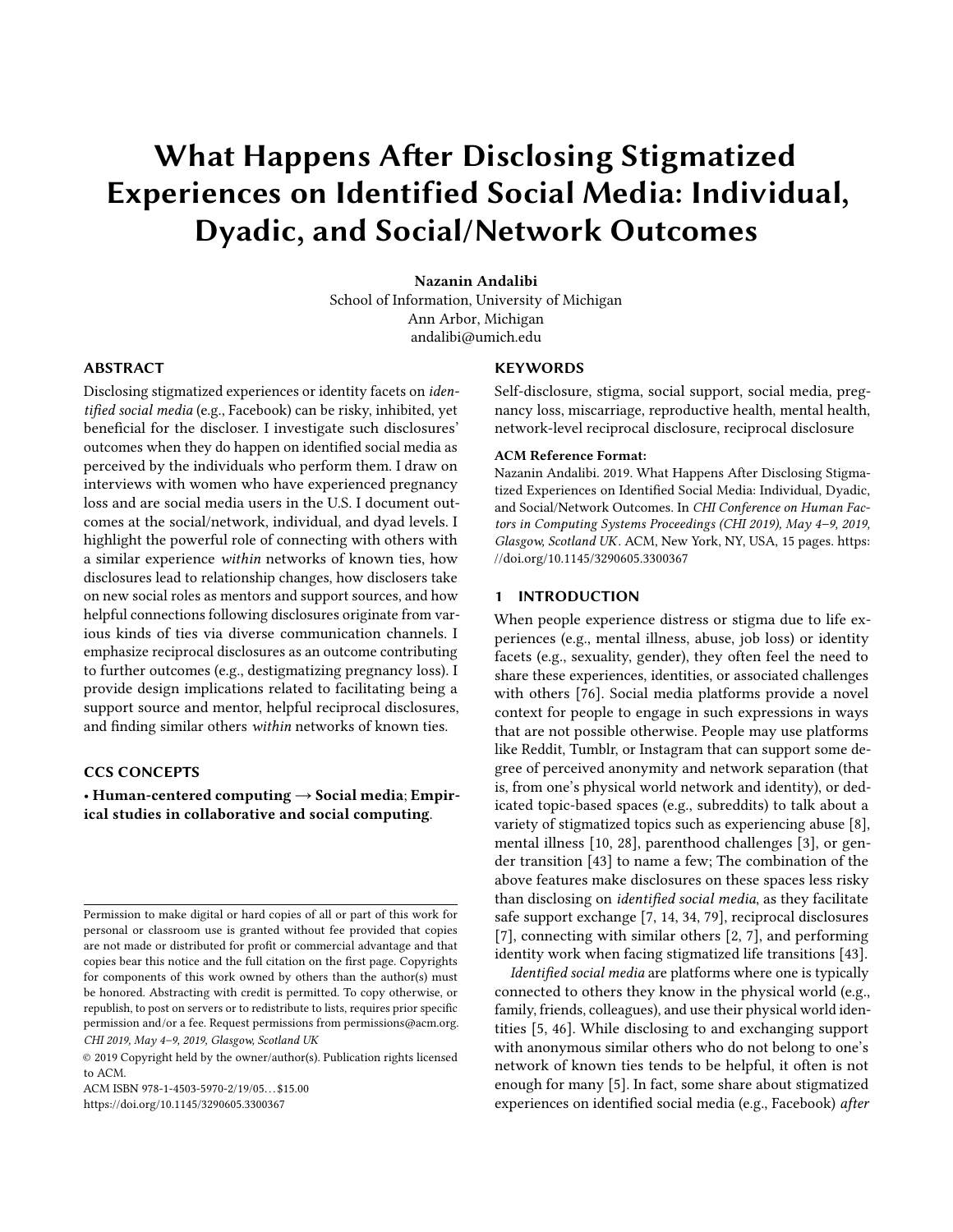they do so on platforms like Reddit [\[5\]](#page-12-7). Additionally, relationships developed in anonymous online spaces tend to be short-lived [\[23\]](#page-12-8) and less personal [\[88\]](#page-14-3); therefore, if one is looking for longer term support or relationship as a result of their disclosure, they may find it harder to achieve that in anonymous spaces. People use identified social media to disclose stigmatized experiences such as negative emotions and grief [\[16\]](#page-12-9), a relationship breakup [\[44\]](#page-13-2), or loss of a pregnancy [\[5\]](#page-12-7) in a one-to-many manner. Individuals balance their needs such as the need for support with needs for privacy and impression management in deciding to engage in such disclosures [\[9,](#page-12-10) [48\]](#page-13-3). Sometimes such disclosures occur due to reasons that go beyond the individual's needs; for example, people may engage in disclosures because they want to raise awareness and educate others [\[5,](#page-12-7) [21\]](#page-12-11), because they want to avoid certain audience reactions [\[5,](#page-12-7) [55\]](#page-13-4), or because they see others disclose and feel less stigma attached to their own eventual disclosure [\[5\]](#page-12-7). Decisions leading to such disclosures are multi-faceted and challenging in person and on identified social media [\[5,](#page-12-7) [9,](#page-12-10) [33,](#page-12-12) [80\]](#page-14-4). Disclosures are in part important due to their outcomes. When they do happen, they can lead to benefits (e.g., social support [\[4,](#page-12-13) [10\]](#page-12-1)), or unwanted outcomes (e.g., rejection and further stigmatization [\[15\]](#page-12-14)).

In fact, immediately relevant to self-disclosures in stigmatized contexts when they do happen after complicated decision-making processes, are their outcomes. Outcomes (stemming from responses to disclosures or not) encompass what happens once disclosures are made [\[22\]](#page-12-15). In the context of stigmatized identities, research identifies individual, dyadic, and social/contextual outcomes for in-person dyadic disclosures [\[22\]](#page-12-15). Human-Computer Interaction (HCI) and Social Computing research on self-disclosure outcomes for the discloser in sensitive settings has largely focused on social support and wellbeing (sometimes mediated through social support) [\[19,](#page-12-16) [45,](#page-13-5) [73\]](#page-14-5). But what else happens when people make such disclosures on identified social media to large diverse audiences to whom they are not anonymous? What outcomes do disclosers perceive as a result of their disclosures and reactions from their networks, and how do they make sense of these outcomes? I address these questions in this paper. By understanding the outcomes associated with stigmatized disclosures occurring on identified social media as made and perceived by the individuals who perform them, I contribute to our knowledge about how social computing systems can be designed to facilitate desired disclosure outcomes and hinder unwanted outcomes for the disclosers.

To examine the disclosure outcome phenomena, I focus on pregnancy loss disclosures on identified social media as a central context of inquiry. The cultural focus on happy endings compounds experiences of those whose pregnancies do not end happily [\[57\]](#page-13-6). Pregnancy loss provides a uniquely important context to investigate the perceived outcomes of

stigmatized self disclosures on social media because 1) it is a common [\[78\]](#page-14-6) yet stigmatized reproductive health complication associated with negative wellbeing effects (e.g., depression) [\[81\]](#page-14-7), 2) it often receives unsupportive reactions from others if disclosed in in-person settings [\[25,](#page-12-17) [47\]](#page-13-7), and 3) survivors often feel isolated and alone yet need to talk about their experiences and associated feelings [\[36\]](#page-13-8). I draw on interviews with women in the U.S. who have experienced pregnancy loss within the past two years, used social media to talk about their experiences with pregnancy loss, and were over 18 years of age with a lens for the outcomes they perceived as a result of their relevant social media disclosures.

I organize findings by adopting a disclosure model rooted in the Communication literature suggesting in-person disclosures have outcomes on the individual, dyad, and social/contextual levels [\[22\]](#page-12-15). I find that participants perceived their social media disclosures about pregnancy loss to have outcomes on the individual, dyad, and what I refer to as the social/network levels. Participants perceived some of these outcomes to come about due to disclosures themselves, and others due to responses to disclosures. I outline reciprocal disclosures' importance and unique outcomes; these include destigmatizing pregnancy loss, increased awareness about the stigma associated with pregnancy loss, increased awareness about the prevalence of pregnancy loss within one's network leading to less loneliness, connecting with similar others in one's network, reframing one's own experience, relationship change, and sometimes feeling unacknowledged.

I show how certain disclosure reasons indicated in prior work (e.g., disclosing motivated by others' disclosures, also known as Network-Level Reciprocal Disclosures [\[5\]](#page-12-7)), are also disclosure outcomes. I find that when people disclose their experiences with pregnancy loss to networks of known ties on identified social media, incredibly powerful and helpful interactions and subsequent outcomes can originate from a variety of ties with various perceived strength levels (as perceived by the discloser), and through a diverse set of communication channels with different privacy levels. Finally, I share design implications based on these findings including designing for helpful reciprocal disclosures, finding similar others within networks of known ties, and facilitating support exchange and mentorship. I argue that designers and technologists should explore future designs that account for both separations from and connections within one's network of known ties.

# 2 PRIOR WORK

# 2.1 In-Person Sensitive Self-Disclosure Outcomes

Studies related to in-person settings show that disclosures can have a variety of outcomes on the individual [\[63,](#page-13-9) [90\]](#page-14-8),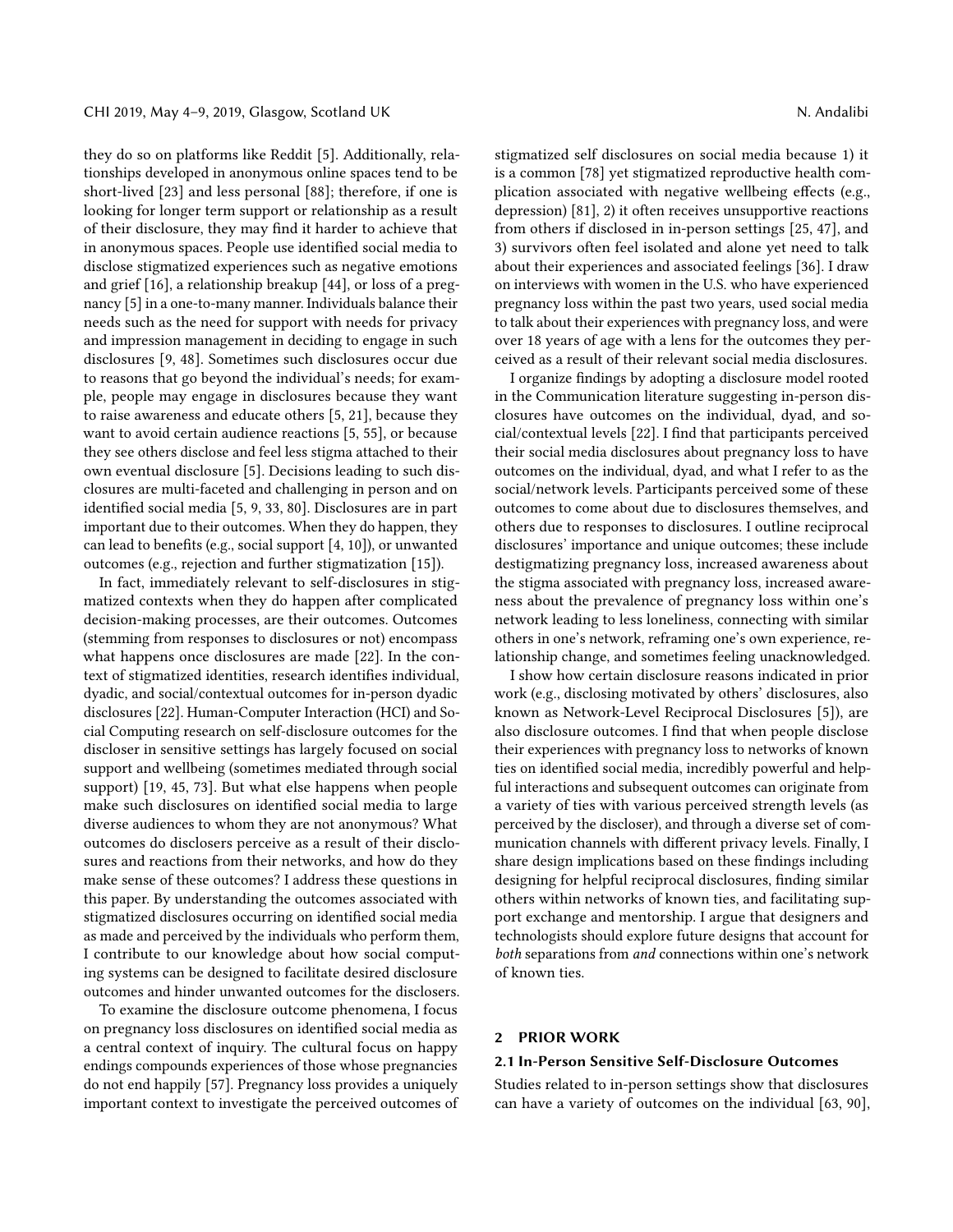behavioral [\[72\]](#page-14-9), wellbeing [\[86\]](#page-14-10), relationship [\[56\]](#page-13-10), and social/contextual [\[27\]](#page-12-18) levels. Traditional Communication literature provides high-level models describing self-disclosure processes (e.g., [\[22,](#page-12-15) [41\]](#page-13-11)). Greene et al. categorize outcomes as related to the discloser, disclosure target, and their relationship [\[41\]](#page-13-11), without a stigma focus. Most closely related to this present paper, is Chaudoir and Fisher's framework proposed to examine in-person stigmatized disclosure outcomes, due to their focus on dyadic in-person disclosures of "concealable stigmatized identities." They propose outcomes on three levels: Individual (e.g., psychological, behavioral, health), dyadic (e.g., liking, intimacy, trust), and social/contextual (e.g., cultural stigma, norms for disclosure) [\[22\]](#page-12-15). Perceived disclosure outcomes also impact one's future disclosures [\[42\]](#page-13-12), which I frame as an outcome related to the individual via impacting their behavior.

A common theme among disclosure models is emphasizing response roles in determining outcomes [\[41,](#page-13-11) [42\]](#page-13-12). Selfdisclosure in sensitive settings is in part complicated because it can lead to benefits such as receiving support [\[10,](#page-12-1) [22\]](#page-12-15), or to negative outcomes such as rejection and further stigmatization [\[12,](#page-12-19) [15,](#page-12-14) [63,](#page-13-9) [85\]](#page-14-11). Receiving negative or unsupportive responses to sharing stigmatized information is in fact common [\[50\]](#page-13-13), including in the pregnancy loss context [\[36\]](#page-13-8). Such responses can have negative effects, including reducing disclosers' wellbeing [\[84\]](#page-14-12). But not all disclosure outcomes are related to received responses; for example, wellbeing can improve both as a result of catharsis or receiving support [\[22\]](#page-12-15). In summary, research suggests positive and negative wellbeing outcomes associated with self-disclosure [\[71\]](#page-14-13).

Self-disclosure is also crucial in developing and maintaining interpersonal relationships [\[32\]](#page-12-20). Research has linked self-disclosure to interpersonal relationship attributes such as intimacy, liking, and trust between the discloser and receiver, depending on the relationship and situational contexts. For example, intimate disclosures in early phases of a relationship may not enhance liking (the discloser) [\[1\]](#page-11-1) and may be seen as inappropriate by strangers [\[24\]](#page-12-21). Yet, other research suggests expressing negative emotions is associated with positive relationship outcomes such as gaining support, increased liking, building larger networks, and increased intimacy in already close relationships [\[39\]](#page-13-14). Importantly, reciprocity is one of the most frequently observed disclosure outcomes, as in, when people are disclosed to, they reciprocate with their own disclosures in response [\[1,](#page-11-1) [29,](#page-12-22) [32,](#page-12-20) [51\]](#page-13-15). Reciprocal disclosures can increase trust and liking [\[32\]](#page-12-20). Disclosures can also lead to advocacy and social impact, for example through "political disclosures" to make stigmatized identities more visible and reduce misconceptions [\[21\]](#page-12-11).

In summary, this literature suggests that in-person disclosures can impact the discloser, their relationship with the recipient, and the social context within which the disclosure

occurs. These outcomes can be related to wellbeing, intimacy and liking, receiving reciprocal disclosures, gaining social support, and visibility.

# 2.2 Computer-Mediated Sensitive Self-Disclosure **Outcomes**

Studies related to self-disclosure and online platforms have focused on two broad spaces: 1) platforms that support some degree of anonymity through disaggregation from one's social network of known ties and/or using pseudonyms, and 2) identified social media. While anonymous participation in stigmatized contexts is helpful, it often is not enough [\[5\]](#page-12-7). Although people may resort to more private means of seeking support [\[17\]](#page-12-23) or employ anonymity [\[8,](#page-12-0) [74\]](#page-14-14) in stigmatized contexts, sometimes they do engage in such disclosures on identified social media [\[5,](#page-12-7) [44,](#page-13-2) [80\]](#page-14-4). This paper focuses on the outcomes of disclosures occurring on identified social media.

Generic disclosures on identified social media can lead to increased tie strength [\[18\]](#page-12-24), access to social capital and social support [\[35,](#page-13-16) [40,](#page-13-17) [54\]](#page-13-18), increased feelings of connectedness in the case of "positive" disclosures [\[69\]](#page-13-19), and improved subjective wellbeing [\[13,](#page-12-25) [59\]](#page-13-20). Broadly, these studies show that some of the outcomes observed in in-person settings described in Section 2.1. also apply to social media. It is worth noting that these studies have often either not distinguished between different types of disclosure content (e.g., depending on factors such as stigma or valence) or suggest differences between "positive" and "negatively"-valanced content [\[69\]](#page-13-19). These observations further confirm that attention to topic and its sensitivity is key in understanding disclosure outcomes.

Studies related to sensitive disclosures on identified social media have examined shared content [\[8,](#page-12-0) [10,](#page-12-1) [70\]](#page-14-15), motivations, reasons, and ways of sharing [\[5,](#page-12-7) [43,](#page-13-0) [66,](#page-13-21) [80,](#page-14-4) [87\]](#page-14-16), and outcomes related to finding support and wellbeing [\[10,](#page-12-1) [45\]](#page-13-5). Some of this work differentiates between responses from weak and strong ties as a result of disclosing one's distress. Most relevant is Burke and Kraut's who found positive links between talking with strong ties (e.g., spouse, family) on Facebook and improvements in stress and social support after losing a job (a distressing event) [\[17\]](#page-12-23). The same study found that weak ties (e.g., acquaintances) do not provide these benefits [\[17\]](#page-12-23). On wellbeing and support, research suggest that self-disclosure only affects wellbeing through responses that increase a feeling of connection [\[37,](#page-13-22) [60\]](#page-13-23); others suggest no mediating effects of response measures on wellbeing [\[30\]](#page-12-26). Yet others suggest not receiving responses or unsupportive responses have negative wellbeing effects [\[83\]](#page-14-17). Other work has linked disclosures of transgender identity on Facebook to increased stress, though support from one's network mitigates some of this stress [\[45\]](#page-13-5), and supportive response to such disclosures is linked to increased wellbeing [\[43\]](#page-13-0). This research thread suggests disclosure on identified social media is associated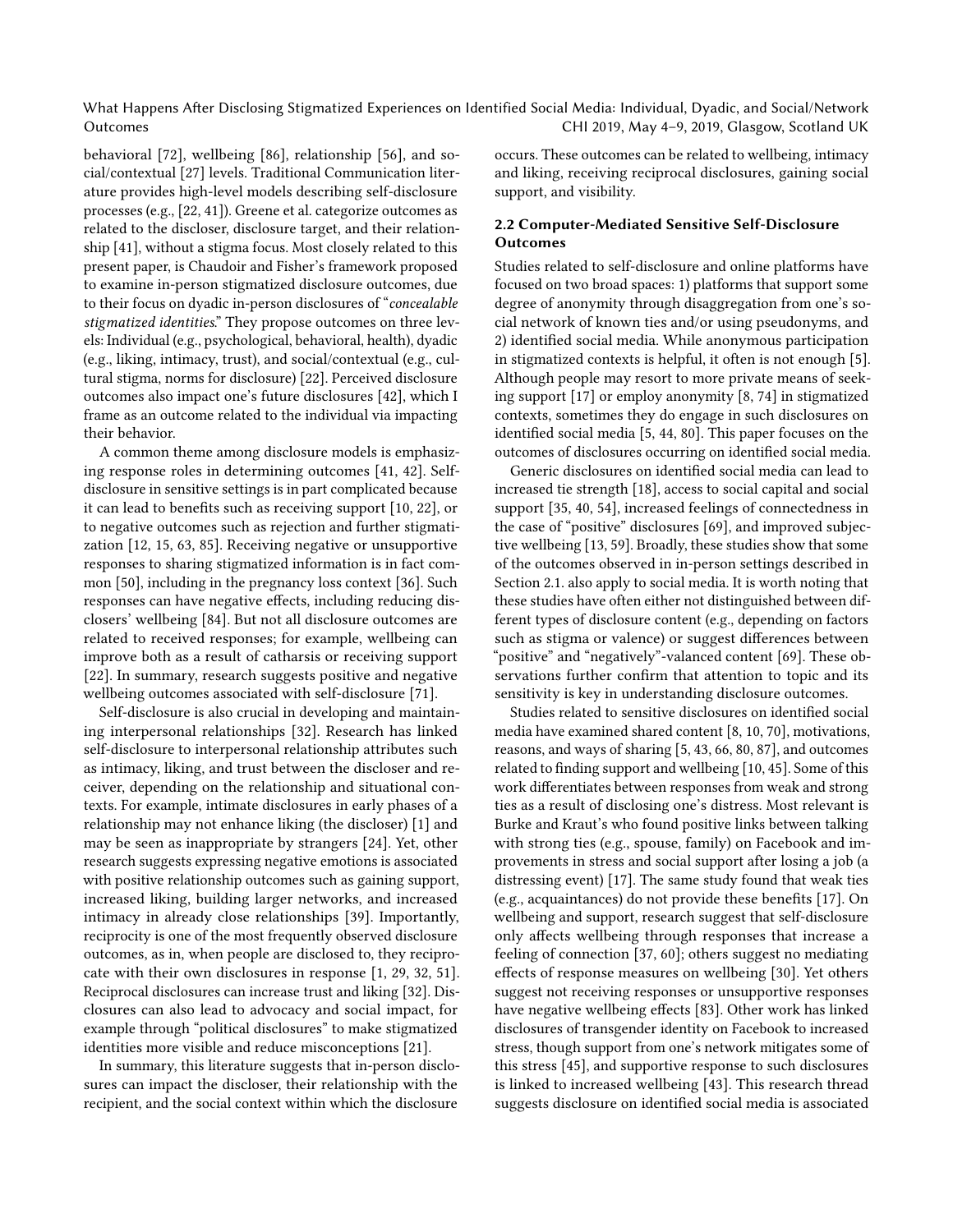with both positive and negative wellbeing effects, sometimes mediated through received responses, similar to in-person settings.

Disclosure reciprocity has also received attention. Researchers have observed reciprocity in internet chatrooms [\[31,](#page-12-27) [77\]](#page-14-18), online forums [\[11\]](#page-12-28), and support forums such as Reddit [\[8\]](#page-12-0) to name a few. In computer-mediated settings, people may over-interpret disclosure intimacy and reciprocate with more intimate disclosures [\[49\]](#page-13-24). Higher anonymity degrees afforded through temporary technical identities [\[58\]](#page-13-25) facilitate reciprocal disclosures through comments on abuse-related subreddits [\[8\]](#page-12-0). Relatedly, Andalibi and Forte introduce the concept of Network-Level Reciprocal Disclosure (NLRD) [\[5\]](#page-12-7). Through NLRD, people disclose content on their own social media profiles to their own networks (rather than commenting on and responding to someone else's post); they do so because they see others' posts and perceive less stigma associated with disclosing, and not because they intend to respond to any other individual disclosure [\[5\]](#page-12-7). They frame NLRD as a disclosure motivation, rather than a perceived outcome of one's initial disclosure.

This literature identifies sensitive social media disclosure outcomes as related to receiving social support and reciprocal disclosures (in response to initial disclosures, not through NLRD — a distinct mechanism), social capital, and wellbeing. Prior social media research does not provide a deep understating of reciprocations' outcomes in stigmatized contexts, and their meaning for the individuals who receive them. If and when reciprocations occur, how do original disclosers perceive them? Do disclosers perceive reciprocations as an outcome of their disclosures? Support and wellbeing have been a main focus in prior work. I ask what other disclosure outcomes are present for individuals who engage in stigmatized disclosures on identified social media? What happens after people make complicated decisions and share about their stigmatized experiences on social media with their networks of known ties? Focusing on pregnancy loss as an example of a distressing life experience associated with stigma, guilt, shame, and negative wellbeing effects [\[67,](#page-13-26) [68\]](#page-13-27), I address these questions in this paper.

#### 3 STUDY DESIGN

This paper draws on data collected as part of a larger project for which I conducted 27 semi-structured interviews to understand the experiences of women who have experienced pregnancy loss and their use or non-use of social media. In this paper, I focus on the outcomes participants perceived as a result of using identified social media in relation to their experience with pregnancy loss. As detailed below, the analysis presented in this paper draws on a subset  $(N=12)$  of these 27 interviews.

Screening survey and recruitment. I began recruiting via

sharing a brief screening survey on Facebook and Twitter to my network as well as local flyers. The screening survey allowed me to find interview participants and led to a strategic sample in terms of experiences and demographics such as age, used social media, and disclosure or non-disclosure behaviors. The survey consisted of information about the study and minimal inclusion criteria to participate in interviews: having experienced a pregnancy loss during the past two years, being at least 18 years old, using social media, and living in the U.S. I did not include the loss's gestational stage as a criterion as it is not linked to the grief experience [\[67\]](#page-13-26). The survey was open to transgender and non-binary people, but none participated. Questions were about social media use and any disclosures of loss on them, demographics, and contact information. The survey was open 11/2016-1/2017 leading to 90 responses. Among survey respondents, 36 had not disclosed the loss on any platform, 51 had disclosed on one or more, and three could not recall. Among the 51 who had disclosed on one or more platforms, 41 briefly shared how they did so, out of which 22 had shared about their experience on individual Facebook timelines.

I made several passes through the survey data prior to and during the interview data collection period to select potential interview participants with the aim of covering a wide range of experiences with loss, disclosure, social media use, and age in aggregate. I recruited through an iterative process to ensure participation of a wide age range and inclusion of individuals who had and had not disclosed on social media. I contacted survey respondents selected for interviews with study details and an online consent form. I stopped recruiting participants well after I reached saturation and uncovered no new themes. I offered a \$25 Amazon gift card to interview participants as a token of appreciation.

Interview participants and data collection. This paper draws on data collected as part of a larger project. Participants included 27 women with the average age of 33.6 (range: 27-42). One participant was in a relationship with a woman, and 26 were in relationships with men. Everyone except one participants reported using Facebook at the time of the interview to connect with others they know in the physical world; as such Facebook is the identified social media in this study. Eight participants reported no online disclosures about their loss; 19 reported direct online disclosures (e.g., Facebook timelines, Facebook groups, Reddit). Of these, 12 had disclosed on their individual Facebook timelines (focus in this article), one commented on a friend's post and perceived it as disclosure, and 14 disclosed in support groups. Nine individuals disclosed in at least two platforms. Participants' losses were in various pregnancy stages.

I conducted semi-structured interviews which allowed participants to explain their experiences and have control in the conversation, and me to systematically cover important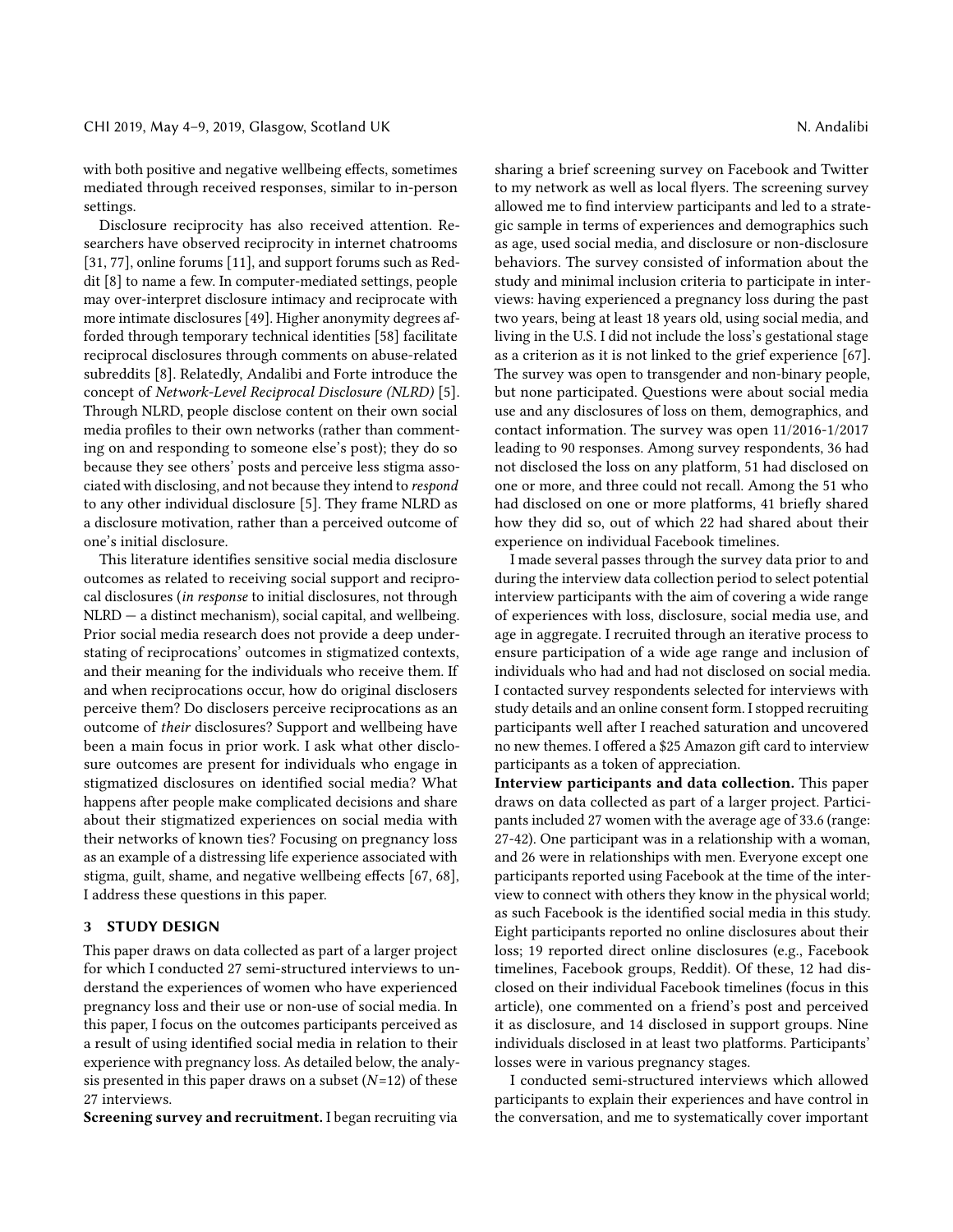topics. I conducted interviews via participants' preferred method of video or voice call. On average, the interviews were 92.7 minutes long (SD = 12.5, range: 62-115). Only audio was recorded and transcribed for analysis. I began by sharing the study's goals and what it entailed, and asked permission to record the conversation. I asked what the participant's life was like when they found out they were pregnant, and what followed next. Follow-up prompts included loss disclosure or non-disclosure on social media and beyond, reasons for these behaviors, received responses, and perceived outcomes of disclosures or non-disclosures. I asked for specific examples when possible. In this article, I only report on themes related to perceived outcomes of disclosures on identified social media, which happened to be Facebook for participants.

Analysis. I followed an interpretivist approach to analysis, through which in order to understand a phenomenon (i.e., disclosure outcomes) I aimed to understand participants' lived experiences, how they reconstructed experiences, and the meanings they associated to experiences [\[89\]](#page-14-19). I used the constant comparative approach [\[26\]](#page-12-29), central to grounded theory to analyze these data. I conducted iterative open coding looking for patterns in the data, allowing for categories, their properties, and relationships to emerge. Open coding facilitated flexibility and creativity in the analysis process [\[26\]](#page-12-29). In the process of allocating codes to larger categories, I found that they nicely fit within a framework posed by Chaudoir and Fisher [\[22\]](#page-12-15) in the Communication literature reviewed earlier in this paper. I did not set out to use Chaudoir and Fisher [\[22\]](#page-12-15)'s framework to organize these data. I open coded, developed themes, compared themes with this framework, and adopted it due to its themes' fit with mine. As such, I organized findings by adopting their framework and extended it to the social media context.

Ethical considerations. I chose semi-structured interviews in part to allow participant to have control over the conversation due to the topic's sensitivity. I adopted guidelines posed by Kasket [\[52\]](#page-13-28) for conducting interviews with bereaved individuals that highlights signs of stress that I could notice and react to. I will make this work's summary publicly available to contribute back to participants I worked with as well as the public more broadly. This study was IRB-approved.

Limitations and opportunities. This study's sample was not representative of U.S. women or those who experience pregnancy loss or stigma. I sought a diverse participant group, yet this work's goal is not generalizability as with other work with similar methodological orientations. Future work could evaluate these findings with other populations, with representative samples, or in other cultures. These data speak to NLRD and pregnancy loss stigma. Future work can evaluate NLRD as a disclosure outcome in other stigmatized contexts. Future work can also examine correlational links between certain disclosure motivations, responses, and

perceived outcomes. Participants did not regret social media disclosures even when they reported negative outcomes. Also, participants did not report developing negative attitudes towards future social media disclosures, even when responses were unsupportive. Future work should remain sensitive to issues related to regret, further potential unsupportive responses on social media, and impacts on future disclosures. I did observe both regret and attitude shift as a result of in-person disclosures, the discussion of which is outside the scope of this paper's intended contribution.

# 4 FINDINGS

I organize findings around three high-level themes: social and network-, individual-, and dyad-level outcomes. These themes are interconnected yet highlight distinct mechanisms; for example, as I will share below, aspects of social/networklevel outcomes (e.g., reciprocation) lead to individual-level outcomes in and of themselves. As a reminder, I investigated disclosure outcomes as perceived by the individuals who perform them. As such, when I refer to "outcomes," that is what I refer to. I found that outcomes can 1) relate to responses to disclosures (e.g., feeling supported, others' reciprocating with stories in response, several reciprocation-related outcomes), or 2) not relate to responses to disclosures (i.e., NLRD, impact opposing values, feel catharsis, feel more authentic, transition to mentor role). In addition to in-text pointers, outcomes particularly related to responses are identified with "R" in subheadings for easier readability.

## 4.1 Social- and Network-Level Outcomes

4.1.1 Facilitate network-level reciprocal disclosures. Participants remarked that their disclosures facilitated others' disclosures through what Andalibi and Forte call Network-Level Reciprocal Disclosure (NLRD) [\[5\]](#page-12-7). By definition, disclosures occurring through NLRD are not in response to any other disclosure [\[5\]](#page-12-7), as is the case in dyadic in-person reciprocations [\[32\]](#page-12-20) or in commenting on a social media post. Instead, they occur when one is motivated and inspired by a disclosure by someone else in their network, and as a result of reduced stigma perception [\[5\]](#page-12-7). For example, P2 shared how a friend of hers posted about her loss experience inspired by P2's disclosure, and as a result of reduced perceived stigma due to P2's post: "It made me feel really good because she said that I had inspired her to share. I kept talking about taking the stigma away from the conversation because it's important that we are able to support each other and it's a big deal, and not being able to talk about it just hurts more. She'd put all of that to her post as well, so it did make me feel really good that I was actually helping someone. . .It made me feel good that I was able to have that conversation and help other people have that conversation." While disclosures in one's network can serve as a disclosure motivation [\[5\]](#page-12-7), we see that they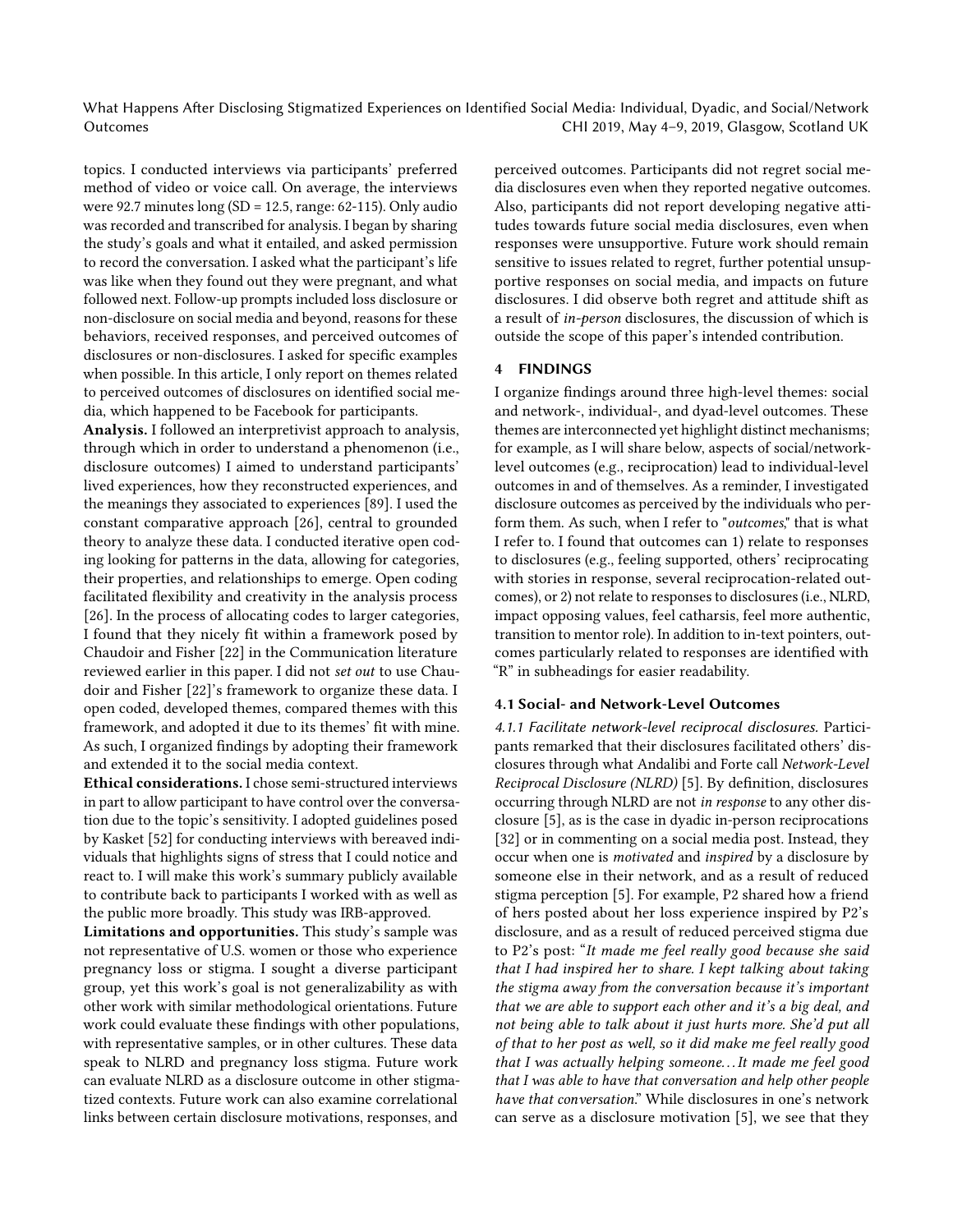also serve as disclosure outcomes as perceived by individuals who perform disclosures.

4.1.2 R: Facilitate reciprocal disclosures in response to disclosures. Facilitating reciprocal disclosures in response to the poster was both a common disclosure response received by, and outcome perceived by participants. While reciprocal disclosures in response to participants' disclosures were a perceived disclosure outcome in and of themselves, participants remarked that these reciprocations led to other outcomes in turn. These reciprocations occurred through a variety of communication channels including one-to-many comments, private one-on-one electronic channels (e.g., private messages, text messages, emails), or in-person. They also originated from various kinds of ties, strong and weak. In this section, I first describe reciprocal disclosures, and then discuss the social/network-related perceived outcomes of these reciprocations.

Participants noted the important role of their initial disclosures for others to share their own stories in response. As P3 said: "There's strength in numbers. I'm sure that probably 50 of my friends have gone through a miscarriage and maybe one or two of them have publicly shared that they've gone through it and they want to be a voice and not be silence. It's hard to be that first person to stand up and say, 'This is what I've gone through.' It's easier for everyone to follow." To describe reciprocations, P25 said: "I got flooded with, 'Oh, I had a miscarriage, too.'"

Participants also described reciprocal disclosures occurring through different communication channels with various privacy levels. As P25 put it: "There was a lot of comments, and a lot of people, they were like, 'Oh, I'm sorry. This happened to us, too,' in the comment section. Then, what I was getting was a lot of private messages and a lot of offline emails. Non-Facebook, non-social media emails, texts, and calls based on, stemming from the Facebook post."

Comparing different communication modes, P20 said: "Some people didn't want other people to know that they had gone through the same thing so they sent me a private message and some people put it out there that they had." While some remarked that private messages allowed the reciprocator to manage their privacy better (compared to public reciprocations through a comment), some believed private messages were more personal and meaningful. For example, P12 said: "I thought it's probably a little easier to get personal through a private message. Some of them I think even just started out with something really simple, 'Hey, I just wanted to say hello. I've been through something similar, just let me know if you ever want to talk.' Others started with discussions of relevant personal experiences. . . Some people had different ways of reaching out too. Then I guess some people too, prompted by the Facebook post, would send an email or a text, rather than use the

private message in Facebook too." She further explained: "I think most of the really meaningful stuff happened through private messaging."

Reciprocations originated from individuals with whom the discloser believed they had relationships of varying closeness degrees and diverse walks of life, not solely those with whom one was close to before the disclosure. For instance, P25 said: "Honestly, they came from everywhere. My husband's friends, his coworkers, yeah, people from high school, people from my husband's high school. Everybody that was connected somehow through Facebook." Similarly, P12 said: "Most of the people that responded positively that hadn't known the news were probably just friends and acquaintances that I hadn't seen in a long time . . .It was interesting, because it wasn't people that I would normally communicate with, or share details of my life in that kind of way." Social media can facilitate connections that may not actualize in meaningful ways otherwise, presenting an interesting contrast with concerns around context collapse and flattening of one's network of various realms of life into one [\[65\]](#page-13-29) that can make disclosures difficult.

4.1.3 R: Destigmatize pregnancy loss. Participants thought reciprocations in response to their disclosures "normalized" pregnancy loss and talking about it. For example, P25 said: "It's somebody trying to reach out to you and to share what happened to them to probably, in a way, normalize miscarriages, to let you know that you're not alone, and like I said, to share something about themselves or something to help you to feel better." Similarly, P10 said: "People don't talk about it until, I think, you have an avenue where you can relate, then you go down there, and you can say, 'Okay, I can ping you, and we can be part of this group together.' Basically I was left hanging in the wind for a little bit, and so many women, I have to imagine, are left hanging in the wind about this, thinking this is so abnormal, and this is so weird, as opposed to no, this is actually really, really common." Reciprocations also made participants feel as though it was more appropriate to talk about pregnancy loss than they had originally thought. For example, P15 said: "I guess it made me feel less alone and it made me feel less inappropriate for sharing the information with them because they are like, 'I know about this as well it's not just some weird unsolicited story that you are sharing with me. It's something that I've experienced too.' " This perceived social/network-related outcome refers to reassessing one's beliefs about the appropriateness of disclosures, leading to reduced stigma perception.

4.1.4 Influence opposing values about relevant topics. Participants remarked that their disclosures impacted some members of their social networks' opinions and attitudes. For example, P13 shared how her aunt had an opinion change about reproductive rights as a result of P13's social media posts: "I was just saying to my husband the other day, 'You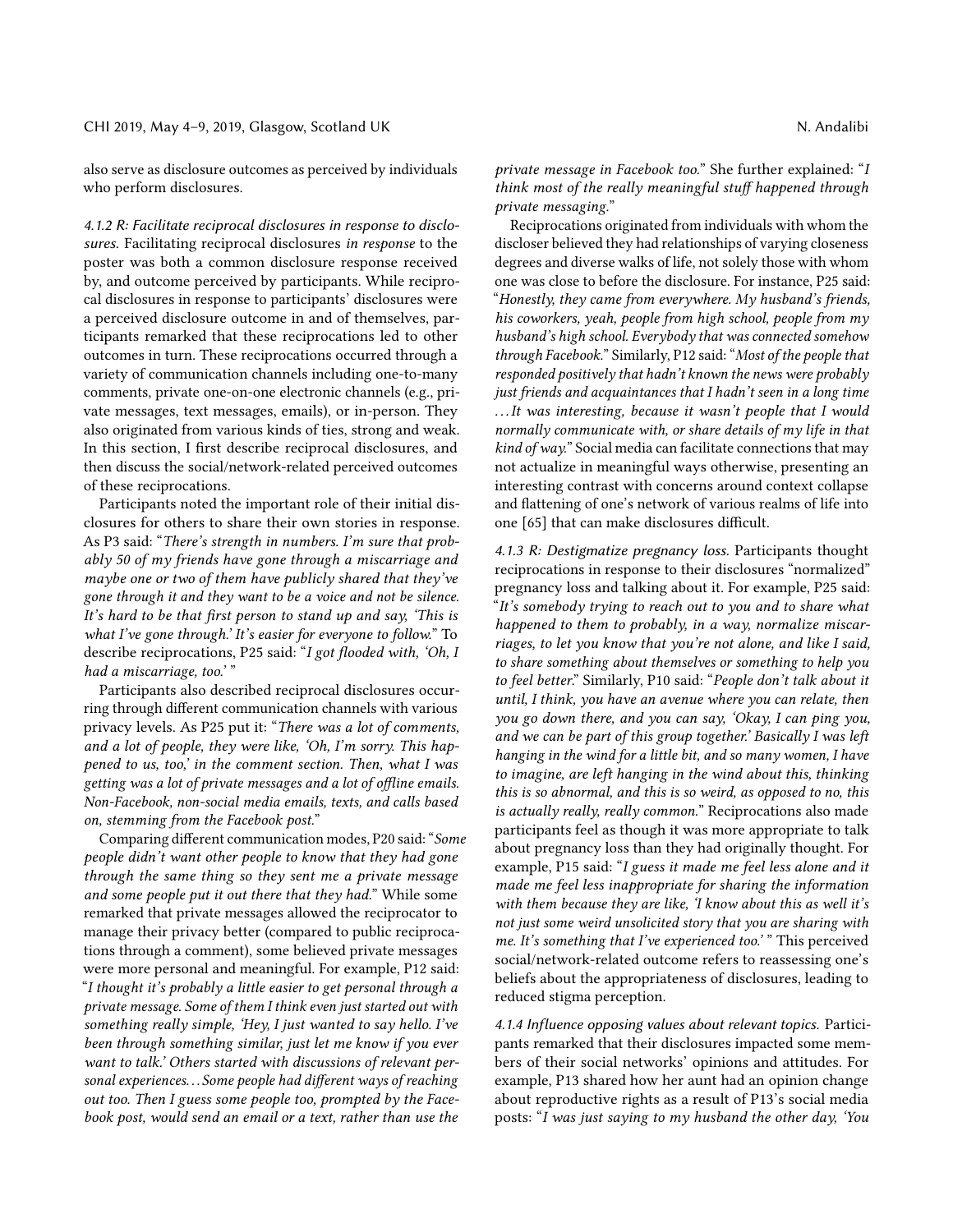know, I don't know why I keep posting things that I feel like my conservative family is going to read and they're going to have some change of heart. Why do I keep doing this? Like it's been years and nothing has changed.' But then actually, I had a post just the other day about planned parenthood and that same aunt, she said, 'Well, you know how I feel about abortion but I softened my stance on planned parenthood and I understand that they do a lot of good things.' I don't know how much credit I can take for that but she is certainly one of the people who has read and engaged with my posts related to my pregnancy losses and reproductive rights. I suppose sometimes there's a conversation happening there." Participants noted that disclosures facilitated constructive conversations and reflections leading to attitude changes on relevant topics (e.g., reproductive rights) in their networks.

## 4.2 Individual-Level Outcomes

4.2.1 R: Feel supported. Participants largely reported receiving various kinds of support on and beyond social media due to their social media disclosures. These included acknowledgments, emotional support, reciprocations, sympathies, or more tangible forms of support from sending food to lighting a candle to remember participants' loss. For instance, P9 shared: "I did have everything varying from just sorry to hear about your loss, we love you, to a couple of people that said that they had experienced a loss too and will light a candle for both my loss and theirs on this special night or whatever."

Social media disclosures also led to tangible, in-person, and more in-depth supportive interactions. For instance, P12 said: "There's a cousin of my husband . . .I never knew that about her, and I think it really surprised me how people did want to talk about it. Maybe not publicly, through the comments, but wanted to share their stories privately. She in particular offered a lot of support, whether I just needed to talk to somebody, or really I think she offered anything that we needed. A lot of people make that offer in time of need, but don't necessarily maybe mean it when you actually then follow through. I ended up mostly through text messaging, but she really was helpful. I think out of all the people who contacted me, probably the most. Some people brought meals over. A lot of people said, 'What can we do?' At that point there really wasn't anything we needed, but I think a lot of people show their support and love through baking and cooking food." Such instrumental and continuous support was uniquely helpful for participants.

Participants found caring reactions from non-traditionally close ties to be uniquely meaningful. P13 said: "The other thing that means a lot is when it's a friend but not somebody that I'm really close to who expresses some sort of love or sympathy or caring because I think I expect it from people I'm close to. When it's someone whom ... maybe even an acquaintance, but somebody I respect but don't have a very close relationship with or at least not right now and I see that they've read it and

they comment in a way that is very loving and shows me that they're thinking about me and their feeling emotional about the situation, that means a lot to me because I feel like it's not something that they had to..." In a similar context, P18 said: "It would be hard to know what to say and to put it out there for everybody else to read in case you weren't saying the right thing. It feels like it would be hard for me to do that and that some people took the time to do that felt meaningful." Participants noted that interacting with their posts was likely not easy for many, especially from weaker ties. So, when they received support from them, it meant a lot to them.

4.2.2 R: Increased awareness about the prevalence of pregnancy loss leading to less loneliness within one's network of known ties. Reciprocations made participants acutely aware of how common pregnancy loss is. As P15 said: "I think the only thing that I found surprising about people's responses was the number of people who said, 'It happened to me too or it happened to  $my$ wife too or it happened to  $my$  cousin too.' There is such a huge proportion of the people that I shared this with had a very close personal experiences with the same event." This heightened awareness was present even if participants were aware of relevant statistics as factual information, as P9 mentioned: "I don't even know how I know about it, but I've always known from even a young age that miscarriages are fairly common, but I didn't realize how common until it happened to me. It's one in four pregnancies end in miscarriage and that's a huge number. I guess you always think that happens to people, but you don't realize how common it is until it happens to you... when I made that post and a bunch of people commented to me, whether privately or on my actual Facebook post, then again it's like wow, all of these people experienced a miscarriage too. I think that's sad in a way because nobody ever talks about it, nobody openly talks about it." Such reciprocations made participants feel less alone. As P1 said: "You just always think it doesn't really happen that often, but it really does. And I think social media has made that easier to find out that it really does because before, if I didn't have Facebook, I wouldn't have known how many women in my life have already been through these steps. Friends from high school who have gone through it. I wouldn't know that I'm not so alone in it. And other women wouldn't know that they're not so alone in it." Disclosures on identified social media led to reciprocations that led to an increased awareness of the prevalence of pregnancy loss within one's network, through which participants felt less alone. This increased awareness — an individual-level outcome — about one's network of known ties in and of itself was crucial in making disclosers feel better.

4.2.3 R: Connect with similar others in one's network of known ties. Disclosures and subsequent reciprocations' outcomes went beyond increased awareness and less loneliness as a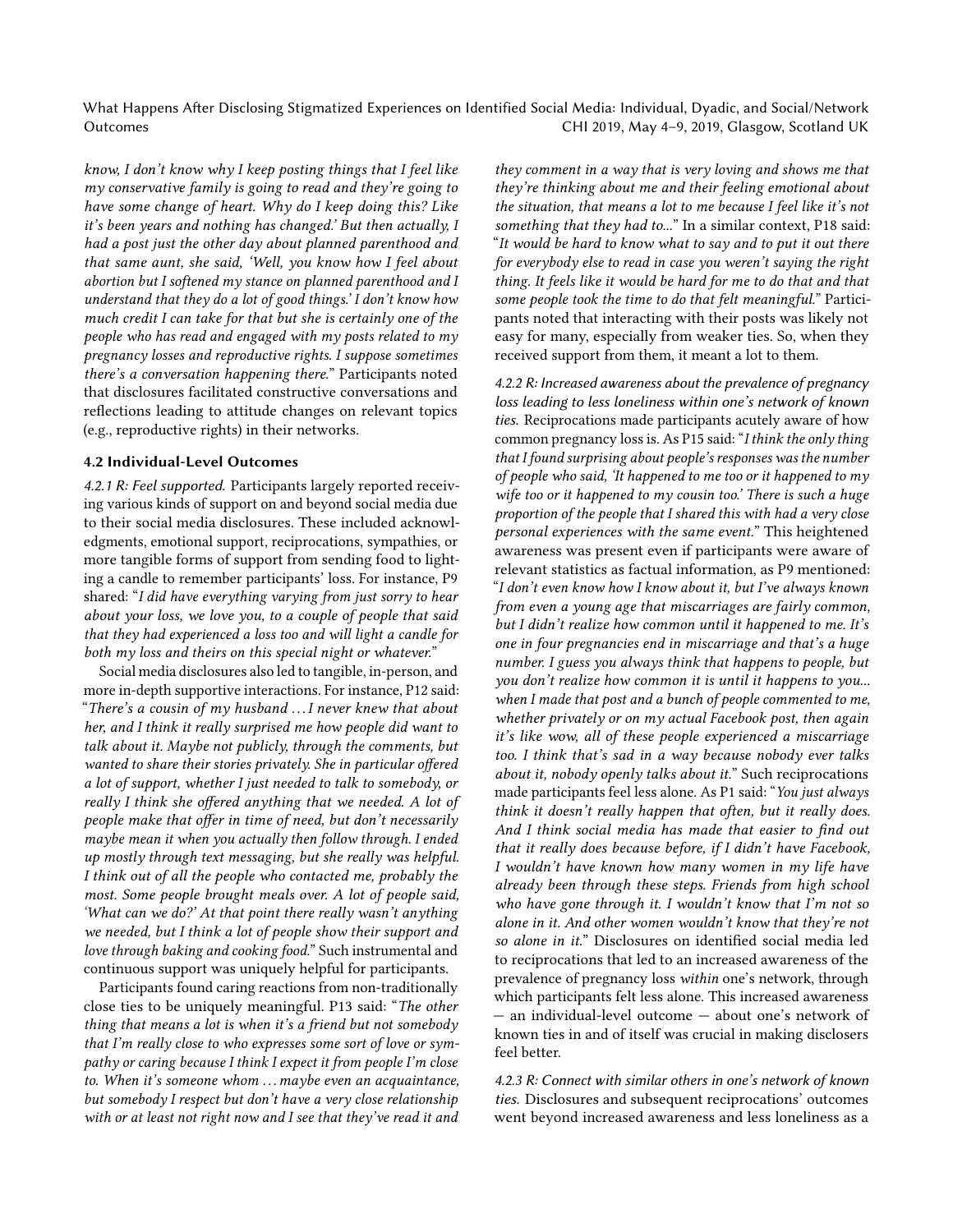result. It also led to connecting with others, which was a helpful process for many. For example, P11 said: "... Anyway, they come out of the woodwork. Turns out that a high percentage of people you know have had miscarriages, and will share that with you when you share that you've had one. Yeah, that was helpful." Connecting with individuals that one knew and respected who have been through a loss and survived was extremely meaningful and helpful for many. On this note, P1 said: "And when other women, who I admired and respected said to me, 'I have been there, I have done that, this has happened to me,' it made me realize that, that was not true, and it made me say these women have survived this, and I can survive this, and I don't, I'm not the only one who understands what it's like to, to love somebody you have never met. And, so, when you're not alone in something that makes you feel so alone, it helps. It's like me, drowning in the ocean, and somebody holding your hand and saying, 'I've got you, we'll float together,' and for a while, that's all you do, is you float together, and so every little light that says, 'I've been there,' is one that keeps you from going into that darkness of, 'I won't survive this.' " These responses made participants feel understood and validated and helped them imagine that they can bounce back from this trauma because others that they know and respect did.

Reciprocal disclosures from members of one's network of known ties on identified social media was more meaningful than those from anonymous strangers (e.g., on forums). As P22 said: "The outreach that I received on Facebook was definitely more meaningful. I think because the face to face relationship was there, even if it's somebody I was not always in contact with anymore. It was people who were not necessarily going through it at the moment because at BabyCenter, most of the ladies there are currently struggling with that or dealing with it in some way, whereas on Facebook it was friends who I knew this happened years ago and have since had kids or have had other things happen in their lives. I think it was just more meaningful in that sense. It's real faces that I know and realize."

Not only responses from other women one knew personally were particularly meaningful, but also responses from others who shared other identity facets like profession helped. For example, P21 said: "I think that it was nice to know that or I feel like sometimes I felt like I should know more than I did or understand more than what I did about that whole process. It was nice to know that other women are in medicine despite their backgrounds or equivalently not sure about what's going on or can't explain why these things happen." Disclosures led to reciprocations from a wide array of people with whom the discloser had various kinds of relationships. While prior work establishes the important role of anonymous interactions in sensitive settings [\[8,](#page-12-0) [34,](#page-12-6) [61\]](#page-13-30), here we see that connecting with others one somehow knows

and/or shares one or more identity facet (e.g., profession) is also helpful and can occur as a result of disclosures to networks of known ties.

4.2.4 R: Increased awareness about the stigma associated with pregnancy loss for others in one's network of known ties. While through reciprocations participants learned that pregnancy loss is common and they were able to connect with similar others in their networks of known ties, reciprocations also made participants aware of how much silence and stigma others who experience pregnancy loss associate with it. As P2 said: "To be honest, it was a little overwhelming because there was so many people who could relate that I didn't know. That just reinforced that people don't talk about it and it's this taboo conversation." Similarly, P20 said: "I found out that a lot of people that I knew actually had gone through the same thing that I had and I didn't know that, I guess it's a taboo thing to talk about if you've been through one." This perceived outcome — an individual-level outcome — pertains to increased personal awareness of norms that informed others' disclosure behaviors in one's network.

4.2.5 R: Feel unacknowledged and unheard. Reciprocal disclosures did not always leave a positively perceived outcome. This was often the case when participants perceived reciprocations to not acknowledge potential differences between the two experiences, or solely engage in sharing one's own experience. For instance, P25 referenced a reciprocal disclosure by her husband's cousin who had shared her experience with an earlier loss: "I felt a little resentment for being compared to a first trimester loss, which is entirely unfair from a logistical standpoint. People share their experiences so that they can forge an understanding or what have you, and I was thinking, yeah, but you weren't 16 weeks and your water didn't break and you didn't go through it..." Others also noted the importance of simply acknowledging an initial disclosure. While disclosures led to reciprocations which then led to positive outcomes such as less loneliness or less stigma perception, they could also sometimes contribute to feeling unacknowledged, unheard, or unsupported.

4.2.6 Transition into supporter and mentor role in one's network. Many participants transitioned into a new social role within their networks and sometimes extended networks after sharing about their loss on social media. This role entailed assuming a mentorship role through becoming a source of support relying on personal experience with pregnancy loss and their openness about it. For example, P1 said: "Those posts work as not just a, 'Hey, this is how I'm feeling. And this is what we're going through and this is an update on me,' but it's also a learning experience and kind of an awareness . . .And I've had people who've had miscarriages since then who have sought me out first and said, 'I think I'm having a miscarriage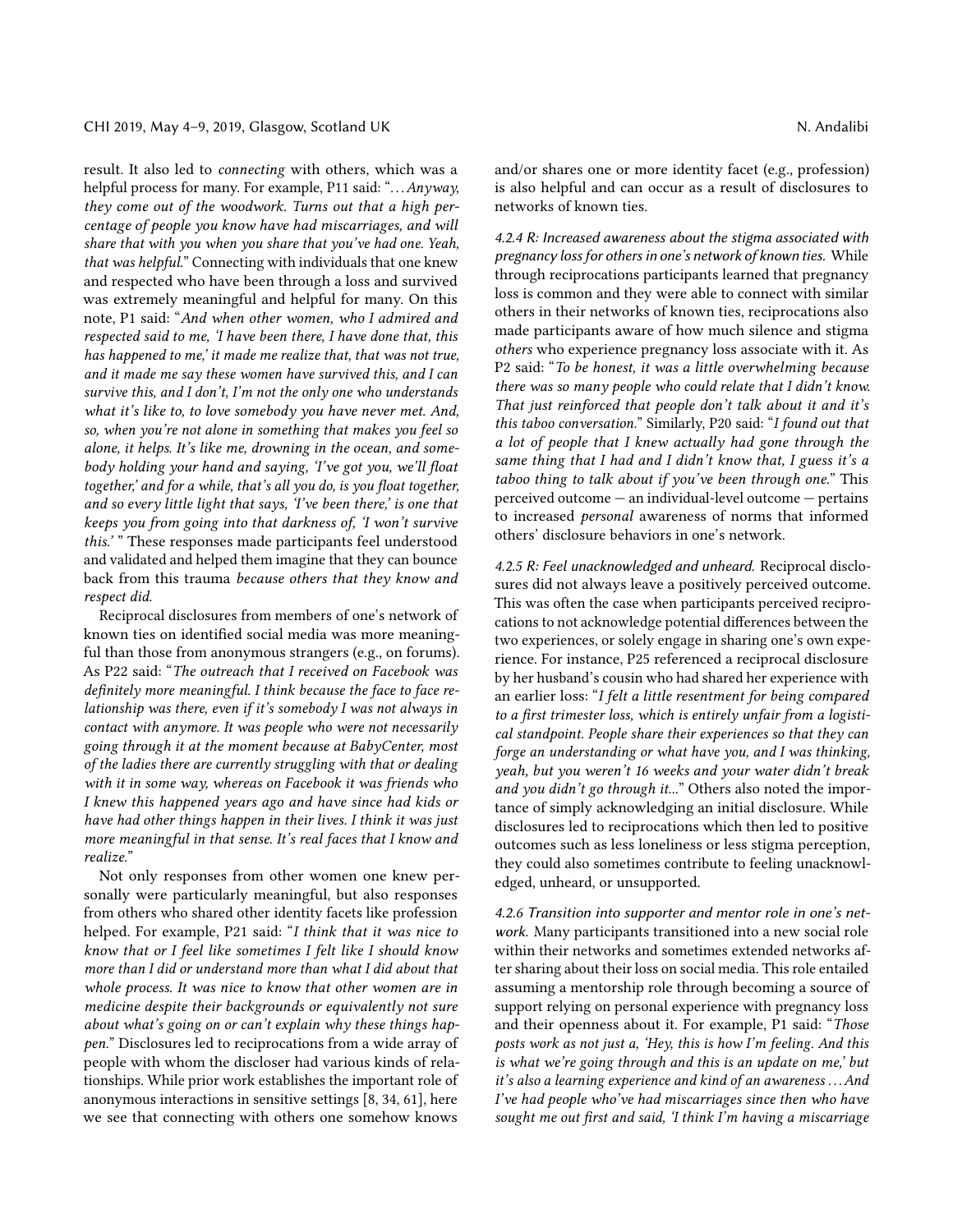and how do I deal with this?' Because they know I've been through it and they know I'm open about my experience. And they'll call me and they'll say, 'I need help. I don't know how to do this. I need you to come talk to me,' or, 'I need you to call me,' or, 'Can I come over?' Those type of things if they're local friends. And if they're not then they'll, 'Can I video chat you or something?' And so that's kinda how it's become for me is people know that I'm open about my story." By disclosing, participants became individuals to whom others in their networks knew they can reach out to.

This role did not always stay within one's immediate connections. For instance, P13 shared how her friends wanted to put her in touch with a friend of theirs who was going through a pregnancy loss: "In fact, because of a lot of the things I had written, I've had friends come to me and say, 'Hey, I had a good friend who had a miscarriage and she's going through all this stuff and can I have her get in touch with you if she needs to?' "

By helping others through and followed by social media disclosures, some also found healing for themselves. As P13 said: "Over time, it was helpful that I was able to use  $m\gamma$ experience to help other people. That did help me in terms of finding some healing and feeling better about it." These examples illustrate how disclosures impacted one's identity within and in relation to their network, with a potential to create change within one's network more broadly. While being a source of support and mentorship is a disclosure motivator for some [\[5\]](#page-12-7), here we see that it is also a perceived disclosure outcome helpful to the discloser and others.

4.2.7 R: Impact one's attitude towards future disclosures. Disclosures also impacted one's attitudes towards their future disclosures. For example, P27 had experienced multiple losses and gradually became more open to sharing her story with others. Specifically, she did not share about her first experience, but shared about the second inspired by a friend's post, received support and reciprocations, and gradually became more open to sharing her story with others. In this context, she shared how she wished she had shared earlier, because once she did she did not feel as alone as she did before, because others opened up about their losses in response and that was helpful to her. She said: "I guess I just want after going through all this [multiple losses], I don't want any woman to feel the way I felt. I don't want women to feel ashamed or embarrassed. I just wish I had come to that conclusion sooner to be more open. It really helped me with my grieving process and moving onwards." Her attitude about disclosure shifted to be more open due to her realizing its potential for healing for herself and others. Others shared similar sentiments highlighting the role of responses. For example, P2 said: "Because especially at first it was very lonely, and it was very hard to feel sad and not be able to talk about why or feel like I couldn't talk

about why, so I definitely would have wanted to share sooner and be able to, especially if I'd known the response I was going to get with people sharing their own experiences, because that definitely makes it feel a little bit better." Receiving supportive and reciprocal responses was a disclosure outcome, leading to changes in one's own disclosure attitudes.

4.2.8 Feel more authentic. Having disclosed the loss allowed participants to feel more authentic in their social interactions, especially when they had in-person interactions with others they were connected to online. For instance, P25 described how she was able to respond to her friend asking "how are you?" in a way that felt true to her, and avoided generic conditioned responses like "I'm fine" when she really was not: "I remember somebody, at one point, it was a couple of weeks after and I hadn't seen her. I saw her, and she was like, 'How are you?' You answer as you're conditioned to. You're like, 'Oh, I'm fine.' Then, she was like, 'I haven't seen you since you lost the baby.' I was like, 'Oh my god, you're right. I don't need to just ...' But it was such a conditioned response, you know? I was like you're right. I am fortunate because everybody does know, that I could walk up to you and be like, 'You know what? Today I'm kind of moody,' or, 'I'm a little sad,' or, 'I'm still pretty angry. Do you want to get a cup of coffee?' It didn't have to be this big ruse... everybody knew." Having disclosed the pregnancy loss on identified social media facilitated her being able to engage in in-person social interactions in a way that better mirrored how she was feeling. This is important as feeling authentic can positively impact wellbeing [\[73\]](#page-14-5).

4.2.9 Feel catharsis. Disclosures also made participants feel relief due to their cathartic nature. For instance, P27 said: "I kept it secret because I was ashamed and I was embarrassed. I felt like less of a woman. After going through so many miscarriages, I feel like the more I've opened up to people, the more it's just been a huge weight off my chest." Catharsis is a commonly reported outcome of disclosure [\[62\]](#page-13-31), and can improve wellbeing due to inhibition alleviation [\[22,](#page-12-15) [71\]](#page-14-13).

4.2.10 R: Reframe one's own experience. Reciprocal disclosures sometimes made participants feel better about their own experiences through comparing their experience with others' whom they believed had it harder. For example, P25 compared her experience with someone else's: "... wasn't I lucky that I could just start from scratch and I didn't have to ... I mean, her two experiences were just awful. One of them was on the Ferry Name Anonymized. Horrible. Wasn't I lucky that I didn't need to deal with any of that and didn't need to worry about getting your cervix scraped to make sure that everything was out? I mean, everything went out the day after my water broke. That was the end of it. So that was nice." Prior work suggests support group benefits occur through "upward and inspiring" or "downward" and "it could be worse"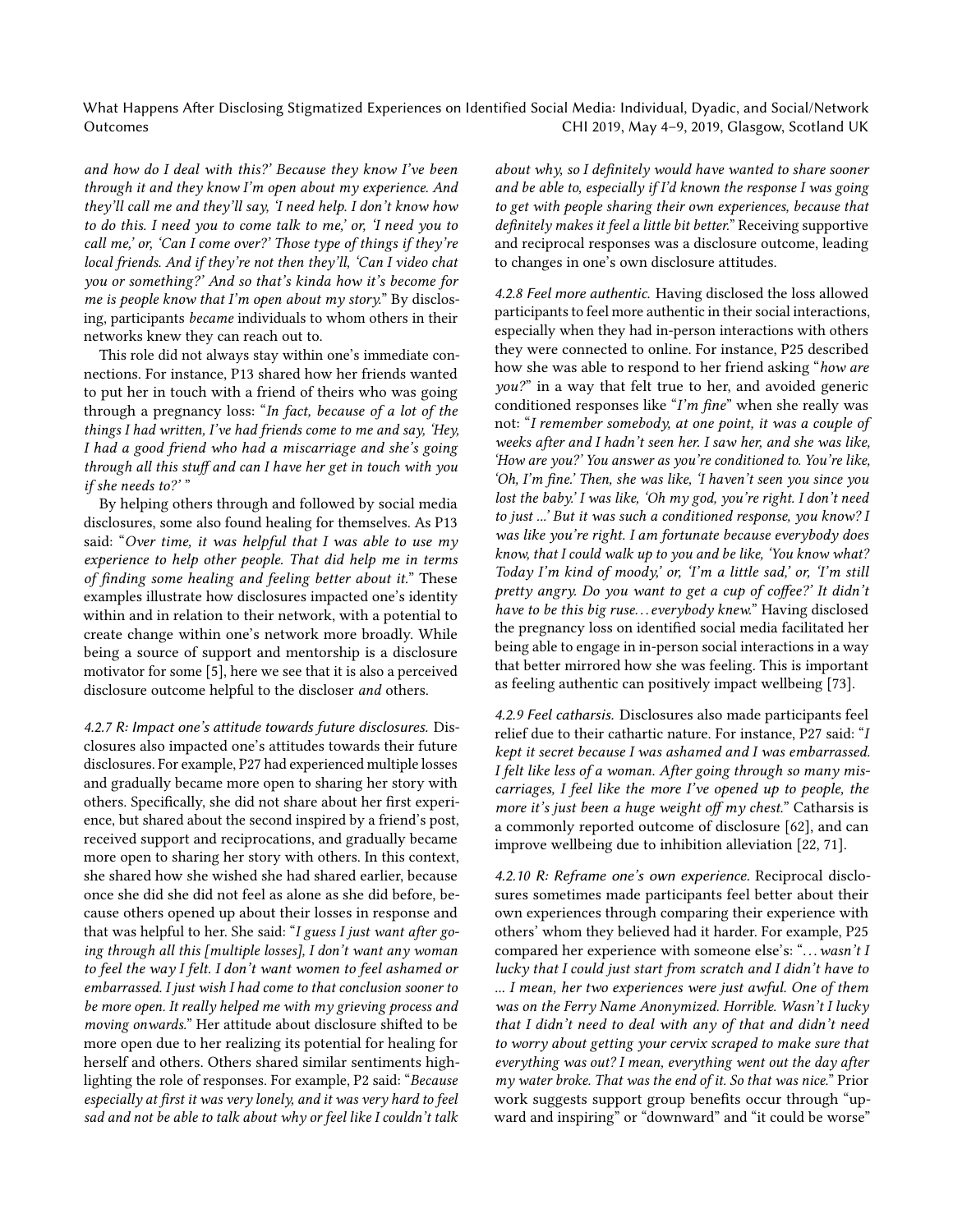comparisons [\[82\]](#page-14-20). Reciprocations happening as a result of social media disclosures have a similar outcome through downward comparisons as we see here. As I discussed earlier, connecting with similar others within one's network of known ties is also helpful in developing hope that one can survive and bounce back just like how people that they know did, leading to upward and inspiring comparisons.

#### 4.3 Dyad-Level Outcomes

Participants remarked that they believed their social media disclosures or responses to them impacted their interpersonal relationships in important ways.

Some felt their existing relationships grew more intimate and close. Participants felt closer to others who shared their stories with them, often regardless of the perceived level of initial relationship closeness. For example, P5 reflected on her relationship with former acquaintances who had engaged in reciprocal disclosures in response to her: "They were all really more acquaintances. I think there's kind of an intimacy when we start sharing about that stuff." This is an instance where weak ties such as acquaintances became closer and more intimate as a result of reciprocal disclosures stemming from one's social media post.

P12 shared how she developed a more intimate relationship with a family member (her husband's cousin) and an old high school friend: "Yeah, it definitely changed the relationship with my husband's cousin. As someone who previously I had been friendly with, I can't say I knew much about her, or vice versa, but since the loss I think suddenly I identify with very strongly with her, and I feel like she was very emotionally supportive. I think I'll always feel very close to her in that regard, even though to this day we don't see each other much beyond the family functions we saw each other at before . . . Even this friend in high school that I haven't seen in a long time. I haven't seen him in person since the Facebook post either, but I thought if I did see him in person we'd have a much different conversation today, than we would have two years ago before my loss." Disclosures allowed people to relate to their ties of various previous strength in meaningful ways.

Developing closer bonds was not tied to being in frequent contact with the relationship partner before disclosures and subsequent interactions. P13 reflected on her relationship with a friend that she had not kept in touch with for a while: "Even though we don't always keep in close touch, I feel like the fact that we both shared these stories on Facebook a lot and we often do it in relation to reproductive rights is something that has really bonded us for life in a way. Often when I post these things, she will comment very much out of love and support and I'll do the same for her." Some even reconnected in meaningful ways after years; for instance, P24 said: "We've really reconnected after that 12year gap."

Some noted that others were more comfortable to be intimate with them and considered this a transition point in their relationships, citing a "before" and "after." For example, P1 said: "Yeah, my life has kinda changed since I started posting about it? And I think for the better. People feel like they can be more open about things with me."

Reciprocation and bonding over similar experiences were not the only processes through which participants developed closer relationships as a result of their social media disclosures. When others critiqued one's feelings or sharing thereof pregnancy loss on identified social media and participants were able to have a candid conversation with them, they perceived that their relationships strengthened. For example, P1 reflected on discussions she engaged in when some of her social media connections expressed concerns about her sharing about loss-related struggles online: "I was just saying I think that those relationships actually strengthened because they were willing to say to me, 'I don't understand.' And I was willing to take the time to say, 'Can you see it from this angle?' And they were open enough to say, 'I can.' And so our relationships got stronger. So I think that was a benefit to them being willing to kinda put themselves out there and say what they were thinking even if it wasn't socially acceptable, and me being willing to say, 'I'm not gonna take this at face value. I'm gonna look at the motivation behind it and take it as an opportunity to teach you.'" She further elaborated: "So it's kinda like you start to realize your hierarchy of your circle of who's worth the effort to talk to about it and to clarify your intentions and your emotions. And who's just one of those people you are like, 'Hopefully this sinks in enough so that somebody closer in your circle doesn't have to deal with this too.' " These kinds of discussions either strengthened a relationship because they facilitated understanding, or allowed participants to reevaluate those relationships and what they meant to them.

Participants also reported negative interpersonal relationship outcomes. Specifically, when promises of support online were not materialized in in-person settings, participants reevaluated their relationships. For example, P2 said: "It becomes one factor in a relationship because I definitely had friends who were very supportive on Facebook, but then didn't materialize in real life. Would talk and say all the right things in comments, and then I would get together with them and the topic never came up. That was difficult for me because it really put this very clear line between who were my real friends and who were acquaintances that I liked a lot. That was very difficult for me. I'm very introverted, so if I consider you a friend, it's because I feel like there's some sort of emotional connection, and then all of a sudden there were people who were like, 'No.'" In summary, identified social media disclosures led to more intimate and strong relationships with ties of various perceived pre-disclosure strength, facilitated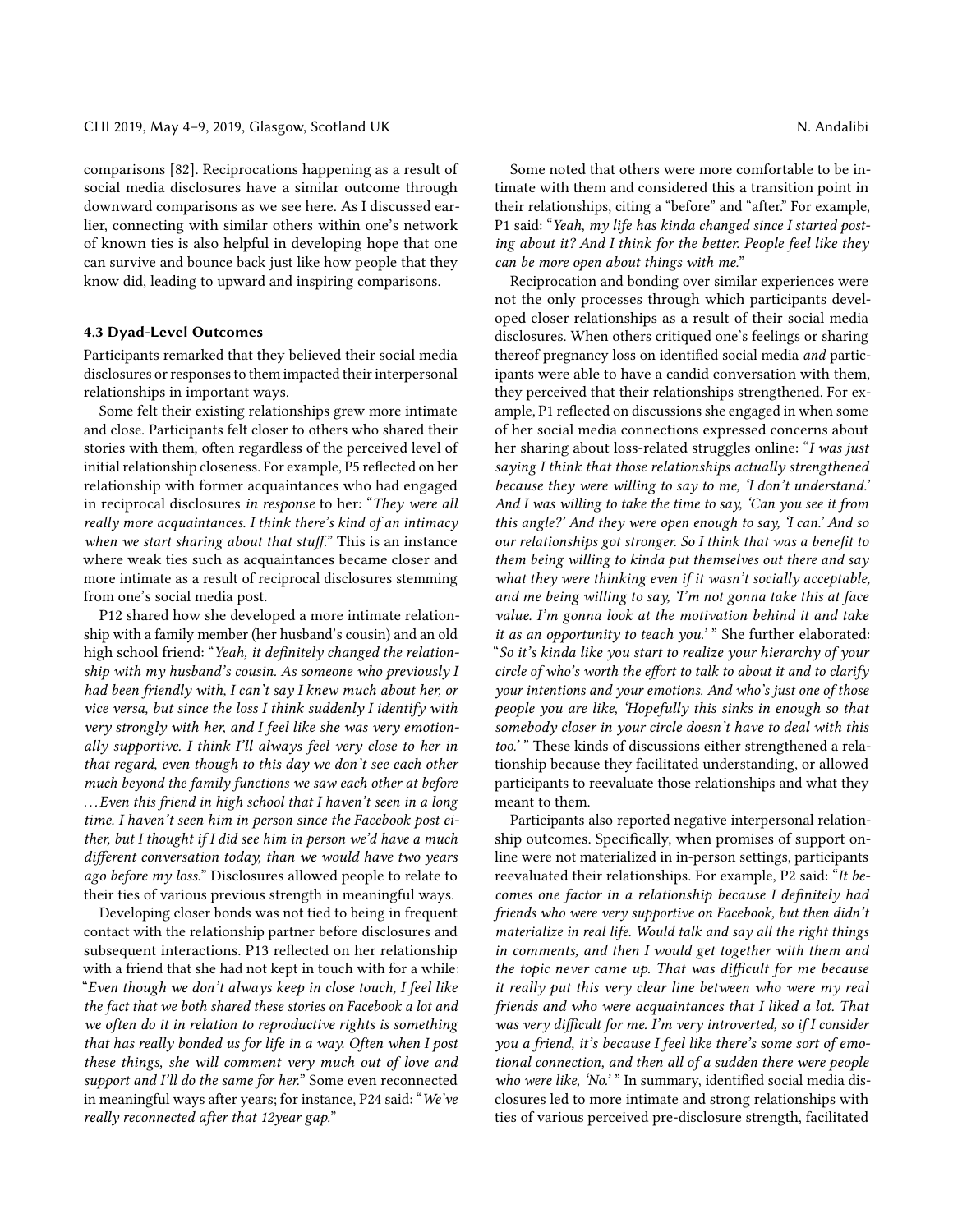interpersonal understanding and candid conversations, or helped participants reflect on and reevaluate their interpersonal relationship circles and hierarchies when social media performances of support were not realized in-person.

# 5 DISCUSSION AND CONCLUDING REMARKS

In this paper, I contribute an important and in-depth understanding of the outcomes people perceive when they engage in disclosures of stigmatized personal experiences on identified social media to networks of known ties. I organized these perceived outcomes by partially adopting a disclosure model proposed by Chaudoir and Fisher [\[22\]](#page-12-15) that focuses on disclosure outcomes of "concealable stigmatized identities" in in-person dyadic settings. I found that participants perceived outcomes at the individual, dyadic, and social/network level, and extended Chaudoir and Fisher's model to the identified social media context. While support, reciprocity, and connecting with similar others are also helpful and possible in platforms affording anonymity (e.g., Reddit, support forums) [\[7,](#page-12-4) [34,](#page-12-6) [79\]](#page-14-2), interpersonal relationship outcomes, several reciprocity-related (e.g., reduced stigma), and other outcomes related to one's known ties are unique to identified contexts as highlighted in the data presented in this paper. In this section, I discuss this study's findings' implications and offer design insights as well as avenues for future design and research.

# 5.1 Meaningful Connections Within Networks of Known Ties and Separation from Them

I argue that connectivity within and separation from networks of known ties is important in designing social media to foster helpful expressions of self and social support exchange. Individuals who go through life transitions (e.g., gender transition) associated with stigma, separate their identities, networks, and audiences across different sites such as Tubmlr and Facebook [\[43\]](#page-13-0). A site like Tumblr enables separation from traditional tie-based social connections that Facebook enables. Haimson [\[43\]](#page-13-0) argues that this separation is vital to individuals going through life transitions. Andalibi and Forte also show how sometimes people disclose stigmatized life events such as pregnancy loss to their Facebook networks, after they do so on anonymous spaces like Reddit [\[5\]](#page-12-7), echoing the importance of multiple and separate social media platforms and networks. My findings complicate these insights from prior work by showing how becoming aware that similar others even exist within one's network of known ties, identifying them, and connecting with them is also very powerful for individuals experiencing stigma and distress. I suggest that social media site designs should leverage the power of connectivity including among similar others within one's networks of known ties, and the need for privacy, separation, and anonymity. How might we re-imagine social

technologies that allow one to connect with similar others of choice within their network of known ties while protecting privacy and separation needs? This is a challenging design space, and an important area for future research and design exploration.

# 5.2 Benefits Stem from Diverse Ties via Diverse Communication Channels

I show that when people disclose their experiences with pregnancy loss to networks of known ties, constructive and helpful interactions and subsequent outcomes can originate from diverse ties with various perceived pre-disclosure strength levels, and through a variety of channels with different privacy levels. Research on generic Facebook use without a focus on sensitive settings, suggests that people receive benefits from online communication, when it comes from individuals they care about and when communication is tailored to them [\[19\]](#page-12-16). For example, receiving targeted communication from strong ties is linked to increased wellbeing [\[19\]](#page-12-16), and tie strength [\[18\]](#page-12-24). I add to this conversation that outcomes on interpersonal relationships go both ways (i.e., strengthen, weaken) as a result of disclosing one's stigmatized experience (e.g., pregnancy loss) on identified social media.

Additionally, these outcomes were not particularly tied to the type of relationship one had with responders prior to disclosure; for example, acquaintances grew closer and strong ties grew apart or at least did not become closer. I show that in socially stigmatized contexts, people draw benefits from identified social media disclosures and followed interactions with others with whom they perceive similarity due to the loss experience, and sometimes due to the loss and other identity facets (e.g., profession) regardless of the initial level of perceived closeness and tie strength. The identified aspect of these connections and them being within one's network of known ties is crucial, and as I show provides benefits that go beyond other helpful interactions that one may have in anonymous spaces and support forums. It is important to note that relationships in anonymous contexts are typically not as personal and continuous [\[23,](#page-12-8) [88\]](#page-14-3). Participants in this work remarked that their relationships with traditionally weak ties such as acquaintances grew significantly stronger as a result of their disclosure leading to the acquaintance reciprocating and interacting with them; and sometimes these ties grew stronger after many years. Or participants remarked that they felt their disclosures led to less perceived stigma both for themselves and others in their networks who reciprocated as a result of their initial disclosure; less perceived stigma is associated with improved wellbeing and has huge societal implications [\[64\]](#page-13-32). These are uniquely important outcomes in identified social media where people connect with others they somehow know, as stigma is a significant barrier in those settings compared to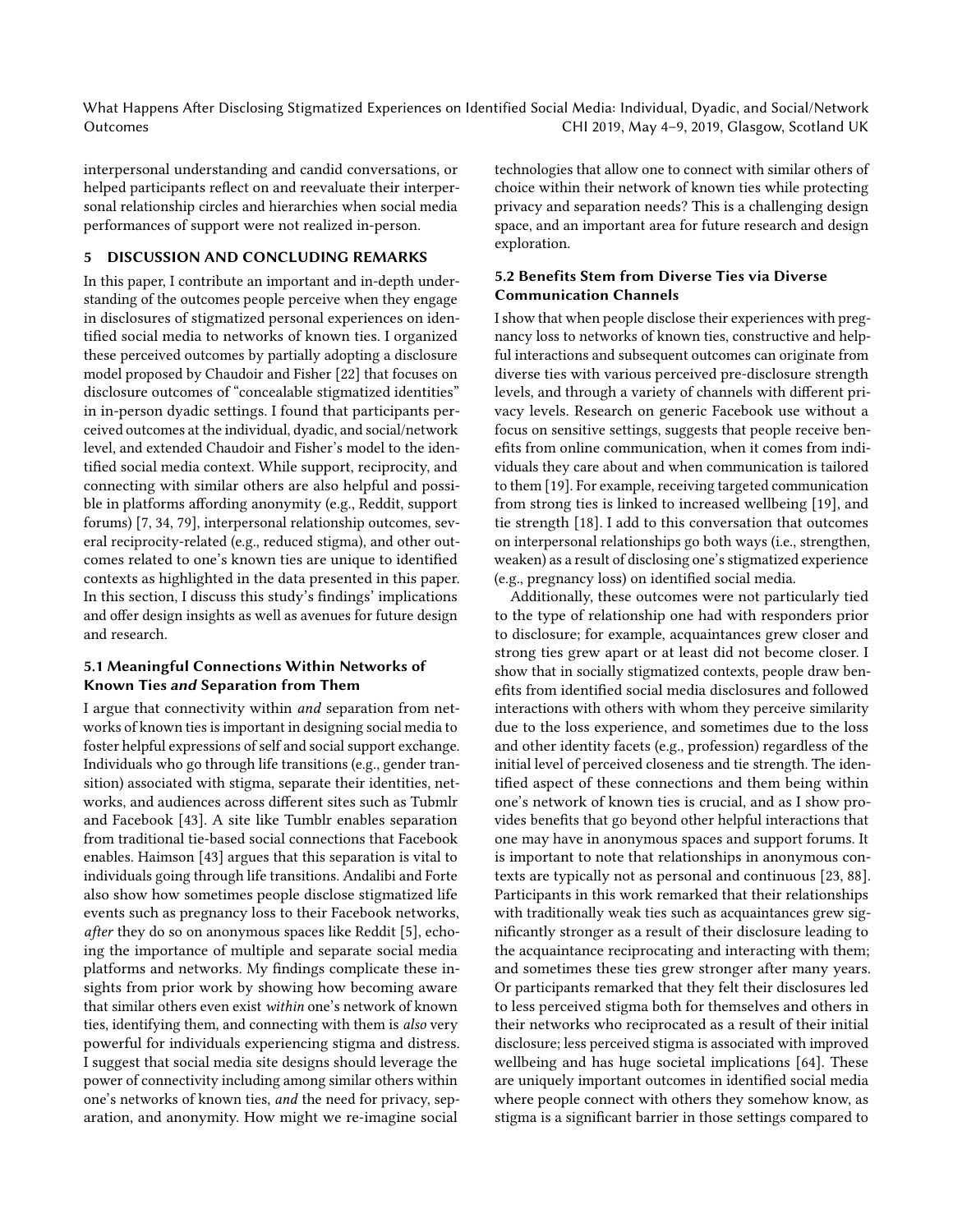anonymous spaces where one connects with others they do not have in-person connections with.

Social media news feed algorithms should take into account that even though sharing sensitive information is challenging, a lot of times when people do share them, they look for and need helpful interactions, and such interactions can originate from various kinds of ties through different channels. Social media news feed algorithms are largely opaque [\[20\]](#page-12-30). Regardless, these findings suggest that showing content to one's — what a platform would assume are "closer" ties or with whom one interacts with more frequently  $-$  as Facebook recently announced [\[38\]](#page-13-33), may not necessarily be the best approach to designing news feed algorithms if we want to promote connections that are meaningful to people, particularly in times of personal distress.

## 5.3 Facilitate Helpful Reciprocations

Reciprocal disclosures both of the network-level and through comments or private means of communication were helpful for the most part. These flexible modes (i.e., individual post, comment, private message) and connecting with known others were key in rendering benefits unique to identified platforms. Reciprocations in response to disclosures led to destigmatizing pregnancy loss and talking about it, increased awareness about the stigma and taboo others associate with pregnancy loss, increased awareness about the prevalence of pregnancy loss within one's network and less loneliness as a result, connecting with similar others in one's network, reframing one's own experience, relationship changes, and feeling unacknowledged. These findings provide an important design space for future work. How might social computing systems be designed to facilitate reciprocal disclosures with positive outcomes and without the negative outcomes? Social media platforms can explore news feed designs that ensure posts on certain topics are visible to others who have posted about those topics in the past (within the scope of the intended audience of the poster) to increase the likelihood of reciprocations. Additionally, research shows that prior contributions and responses influence future responses in online communities [\[53\]](#page-13-34) and social media [\[6\]](#page-12-31). As such, increasing the visibility of public reciprocal disclosures (e.g., through comments) might also facilitate others' reciprocal disclosures, and thus lead to associated positive outcomes.

When disclosers do not feel acknowledged in receiving reciprocations, they do not perceive them as helpful. To help with this unwanted aspect of reciprocal disclosures, social computing platforms can experiment with prompts that would detect when one is typing a reciprocation and recommend that they acknowledge the poster's experience in addition to sharing their own story; such a prompt would mimic what a moderator might do in a support group. Of course, the wording and uses of such a prompt should be

explored with participants on the receiver and responder side. By designing for increased safe reciprocal disclosures we can facilitate the positive outcomes of reciprocal disclosures outlined in this paper.

# 5.4 Facilitate Being a Support Source and Mentor and Social Support Exchange

I found that one appreciated outcome of disclosures on identified social media was becoming a source of support for others in one's networks, and being the person that others would go to when they needed someone to talk to about their loss. Participants welcomed this outcome and thought of it as a turning point in their self-conception, relationships, and social lives. This outcome can also help those looking for support to find it. Andalibi and Forte [\[5\]](#page-12-7) show how some share about their difficult experiences just to be a source of support for invisible similar others in their network. Social media platforms can experiment with building in mechanisms through which those who have experienced pregnancy loss or other difficult experiences, and who want to be a source of support for others can signal this willingness. For example, they can set how and by whom they would be open to being contacted in a future time about a certain topic. Then, for example, when a person in their network wants to find someone who has experienced a loss in the past, they can find those who want to be contacted and who want to be a source of support. Such designs if sensitive to involved parties' privacy needs, could enable the supporters or mentors to heal through helping others as the helper therapy principle suggests [\[75\]](#page-14-21), and facilitate finding support and connecting with similar others within networks of known ties over time which people find helpful and meaningful.

#### ACKNOWLEDGMENTS

This is a solo-authored paper, but I owe thanks to many individuals for their support, generosity, and encouragement. I deeply appreciate the participants who trusted in me and allowed me to learn from them. I also thank the many individuals who helped with my recruitment efforts. I am grateful to the ACs, reviewers, Tawfiq Ammari, Robin Brewer, and Oliver Haimson for feedback on earlier drafts of this paper. The data analyzed for this paper were collected while I was affiliated with Drexel University with support from the NSF grant #1253302, and I am extremely grateful to Andrea Forte for her continuous support.

## REFERENCES

- <span id="page-11-1"></span>[1] Irwin Altman and Dalmas A Taylor. 1973. Social penetration: The development of interpersonal relationships. Holt, Rinehart & Winston.
- <span id="page-11-0"></span>[2] Tawfiq Ammari and Sarita Schoenebeck. 2015. Networked Empowerment on Facebook Groups for Parents of Children with Special Needs. In Proceedings of the 33rd Annual ACM Conference on Human Factors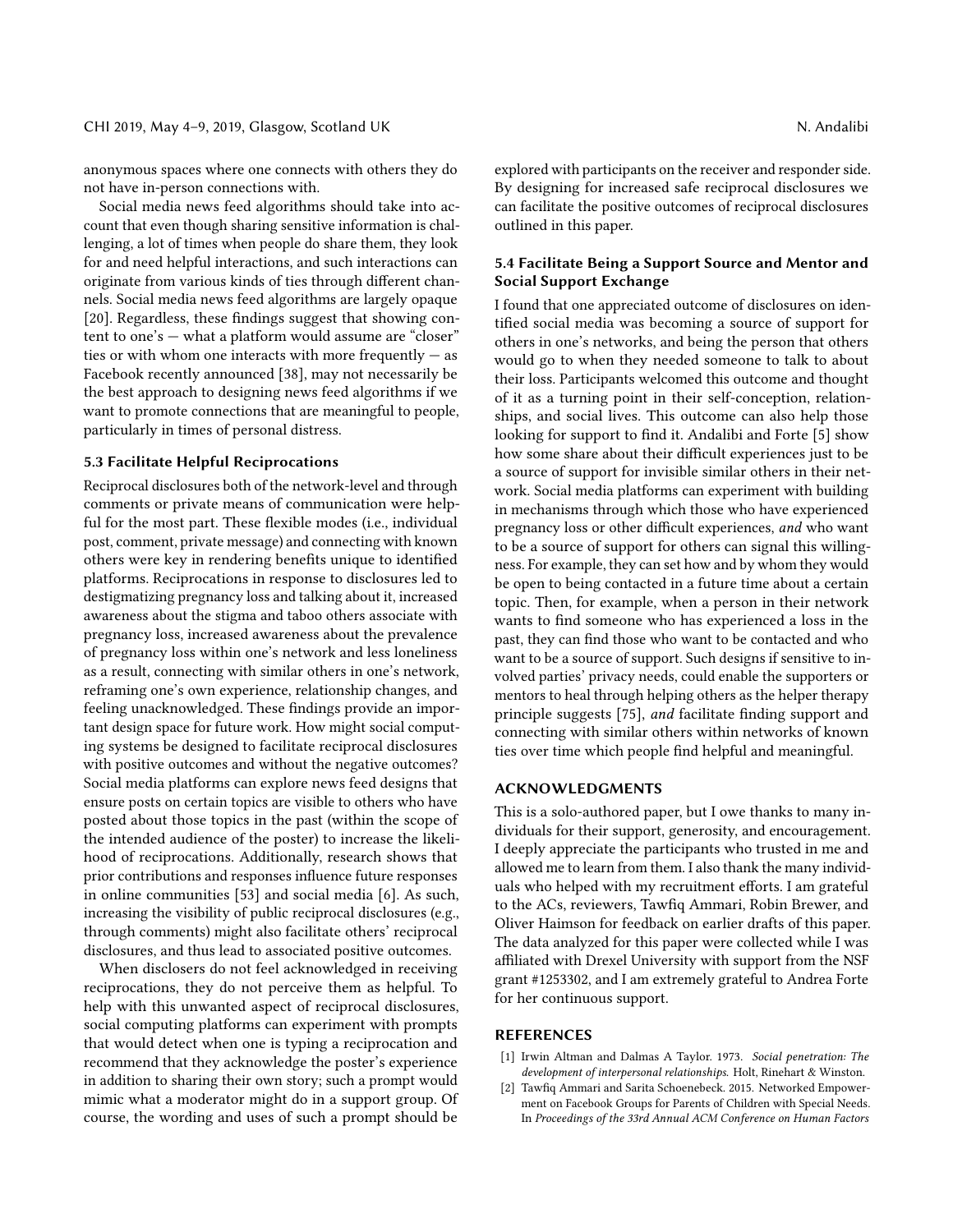in Computing Systems (CHI '15). ACM, New York, NY, USA, 2805–2814. <https://doi.org/10.1145/2702123.2702324>

- <span id="page-12-3"></span>[3] Tawfiq Ammari, Sarita Schoenebeck, and Daniel M. Romero. 2018. Pseudonymous Parents: Comparing Parenting Roles and Identities on the Mommit and Daddit Subreddits. In Proceedings of the 2018 CHI Conference on Human Factors in Computing Systems (CHI '18). ACM, New York, NY, USA, Article 489, 13 pages. [https://doi.org/10.1145/](https://doi.org/10.1145/3173574.3174063) [3173574.3174063](https://doi.org/10.1145/3173574.3174063)
- <span id="page-12-13"></span>[4] Tawfiq Ammari, Sarita Yardi Schoenebeck, and Meredith Ringel Morris. 2014. Accessing Social Support and Overcoming Judgment on Social Media among Parents of Children with Special Needs.. In ICWSM.
- <span id="page-12-7"></span>[5] Nazanin Andalibi and Andrea Forte. 2018. Announcing Pregnancy Loss on Facebook: A Decision-Making Framework for Stigmatized Disclosures on Identified Social Network Sites. In Proceedings of the 2018 CHI Conference on Human Factors in Computing Systems (CHI '18). ACM, New York, NY, USA, Article 158, 14 pages. [https://doi.org/10.](https://doi.org/10.1145/3173574.3173732) [1145/3173574.3173732](https://doi.org/10.1145/3173574.3173732)
- <span id="page-12-31"></span>[6] Nazanin Andalibi and Andrea Forte. 2018. Responding to Sensitive Disclosures on Social Media: A Decision-Making Framework. ACM Trans. Comput.-Hum. Interact. 25, 6, Article 31 (Dec. 2018), 29 pages. <https://doi.org/10.1145/3241044>
- <span id="page-12-4"></span>[7] Nazanin Andalibi, Oliver L. Haimson, Munmun De Choudhury, and Andrea Forte. 2018. Social Support, Reciprocity, and Anonymity in Responses to Sexual Abuse Disclosures on Social Media. ACM Trans. Comput.-Hum. Interact. 25, 5, Article 28 (Oct. 2018), 35 pages. [https:](https://doi.org/10.1145/3234942) [//doi.org/10.1145/3234942](https://doi.org/10.1145/3234942)
- <span id="page-12-0"></span>[8] Nazanin Andalibi, Oliver L. Haimson, Munmun De Choudhury, and Andrea Forte. 2016. Understanding Social Media Disclosures of Sexual Abuse Through the Lenses of Support Seeking and Anonymity. In Proceedings of the 2016 CHI Conference on Human Factors in Computing Systems (CHI '16). ACM, New York, NY, USA, 3906–3918. [https://doi.](https://doi.org/10.1145/2858036.2858096) [org/10.1145/2858036.2858096](https://doi.org/10.1145/2858036.2858096)
- <span id="page-12-10"></span>[9] Nazanin Andalibi, Margaret E. Morris, and Andrea Forte. 2018. Testing Waters, Sending Clues: Indirect Disclosures of Socially Stigmatized Experiences on Social Media. Proc. ACM Hum.-Comput. Interact. 2, CSCW, Article 19 (Nov. 2018), 23 pages.<https://doi.org/10.1145/3274288>
- <span id="page-12-1"></span>[10] Nazanin Andalibi, Pinar Ozturk, and Andrea Forte. 2017. Sensitive Self-disclosures, Responses, and Social Support on Instagram: The Case of #Depression. In Proceedings of the 2017 ACM Conference on Computer Supported Cooperative Work and Social Computing (CSCW '17). ACM, New York, NY, USA, 1485–1500. [https://doi.org/10.1145/](https://doi.org/10.1145/2998181.2998243) [2998181.2998243](https://doi.org/10.1145/2998181.2998243)
- <span id="page-12-28"></span>[11] Azy Barak and Orit Gluck-Ofri. 2007. Degree and reciprocity of selfdisclosure in online forums. CyberPsychology & Behavior 10, 3 (2007), 407–417.
- <span id="page-12-19"></span>[12] Paul A Bell. 1978. Affective state, attraction, and affiliation: Misery loves happy company, too. Personality and Social Psychology Bulletin 4, 4 (1978), 616–619.
- <span id="page-12-25"></span>[13] Jonah Berger and Eva Buechel. 2012. Facebook therapy? Why do people share self-relevant content online? (2012).
- <span id="page-12-5"></span>[14] Jeremy Birnholtz, Nicholas Aaron Ross Merola, and Arindam Paul. 2015. "Is It Weird to Still Be a Virgin": Anonymous, Locally Targeted Questions on Facebook Confession Boards. In Proceedings of the 33rd Annual ACM Conference on Human Factors in Computing Systems (CHI '15). ACM, New York, NY, USA, 2613–2622. [https://doi.org/10.1145/](https://doi.org/10.1145/2702123.2702410) [2702123.2702410](https://doi.org/10.1145/2702123.2702410)
- <span id="page-12-14"></span>[15] George A Bonanno and Stacey Kaltman. 2001. The varieties of grief experience. Clinical psychology review 21, 5 (2001), 705–734.
- <span id="page-12-9"></span>[16] Jed R Brubaker, Gillian R Hayes, and Paul Dourish. 2013. Beyond the grave: Facebook as a site for the expansion of death and mourning. The Information Society 29, 3 (2013), 152–163.
- <span id="page-12-23"></span>[17] Moira Burke and Robert Kraut. 2013. Using Facebook After Losing a Job: Differential Benefits of Strong and Weak Ties. In Proceedings of the 2013 Conference on Computer Supported Cooperative Work (CSCW '13). ACM, New York, NY, USA, 1419–1430. [https://doi.org/10.1145/](https://doi.org/10.1145/2441776.2441936) [2441776.2441936](https://doi.org/10.1145/2441776.2441936)
- <span id="page-12-24"></span>[18] Moira Burke and Robert E. Kraut. 2014. Growing Closer on Facebook: Changes in Tie Strength Through Social Network Site Use. In Proceedings of the SIGCHI Conference on Human Factors in Computing Systems (CHI '14). ACM, New York, NY, USA, 4187–4196. <https://doi.org/10.1145/2556288.2557094>
- <span id="page-12-16"></span>[19] Moira Burke and Robert E Kraut. 2016. The relationship between Facebook use and well-being depends on communication type and tie strength. Journal of Computer-Mediated Communication 21, 4 (2016), 265–281.
- <span id="page-12-30"></span>[20] Jenna Burrell. 2016. How the machine 'thinks': Understanding opacity in machine learning algorithms. Big Data & Society 3, 1 (2016), 2053951715622512.
- <span id="page-12-11"></span>[21] Roy Cain. 1991. Stigma management and gay identity development. Social work 36, 1 (1991), 67–73.
- <span id="page-12-15"></span>[22] Stephenie R Chaudoir and Jeffrey D Fisher. 2010. The disclosure processes model: understanding disclosure decision making and postdisclosure outcomes among people living with a concealable stigmatized identity. Psychological bulletin 136, 2 (2010), 236.
- <span id="page-12-8"></span>[23] Jae Eun Chung. 2013. Social interaction in online support groups: Preference for online social interaction over offline social interaction. Computers in Human Behavior 29, 4 (2013), 1408–1414.
- <span id="page-12-21"></span>[24] Nancy L Collins and Lynn Carol Miller. 1994. Self-disclosure and liking: a meta-analytic review. Psychological bulletin 116, 3 (1994), 457.
- <span id="page-12-17"></span>[25] Carina Corbet-Owen. 2003. Women's perceptions of partner support in the context of pregnancy loss (es). South African Journal of Psychology 33, 1 (2003), 19–27.
- <span id="page-12-29"></span>[26] Juliet Corbin and Anselm Strauss. 2008. Basics of qualitative research: Techniques and procedures for developing grounded theory. (2008).
- <span id="page-12-18"></span>[27] Patrick W Corrigan. 2005. On the stigma of mental illness: Practical strategies for research and social change. American Psychological Association.
- <span id="page-12-2"></span>[28] Munmun De Choudhury and Sushovan De. 2014. Mental Health Discourse on reddit: Self-Disclosure, Social Support, and Anonymity.. In ICWSM.
- <span id="page-12-22"></span>[29] Valerian J Derlega and Alan L Chaikin. 1977. Privacy and selfdisclosure in social relationships. Journal of Social Issues 33, 3 (1977), 102–115.
- <span id="page-12-26"></span>[30] Fenne Große Deters and Matthias R Mehl. 2013. Does posting Facebook status updates increase or decrease loneliness? An online social networking experiment. Social psychological and personality science 4, 5 (2013), 579–586.
- <span id="page-12-27"></span>[31] Beth Dietz-Uhler, Cathy Bishop-Clark, and Elizabeth Howard. 2005. Formation of and adherence to a self-disclosure norm in an online chat. CyberPsychology & Behavior 8, 2 (2005), 114–120.
- <span id="page-12-20"></span>[32] Kathryn Dindia, M Allen, R Preiss, B Gayle, and N Burrell. 2002. Selfdisclosure research: Knowledge through meta-analysis. Interpersonal communication research: Advances through meta-analysis (2002), 169– 185.
- <span id="page-12-12"></span>[33] Bryan Dosono, Yasmeen Rashidi, Taslima Akter, Bryan Semaan, and Apu Kapadia. 2017. Challenges in Transitioning from Civil to Military Culture: Hyper-Selective Disclosure Through ICTs. Proc. ACM Hum.- Comput. Interact. 1, CSCW, Article 41 (Dec. 2017), 23 pages. [https:](https://doi.org/10.1145/3134676) [//doi.org/10.1145/3134676](https://doi.org/10.1145/3134676)
- <span id="page-12-6"></span>[34] Nicole B Ellison, Lindsay Blackwell, Cliff Lampe, and Penny Trieu. 2016. "The Question Exists, but You Don't Exist With It": Strategic Anonymity in the Social Lives of Adolescents. Social Media+ Society 2, 4 (2016), 2056305116670673.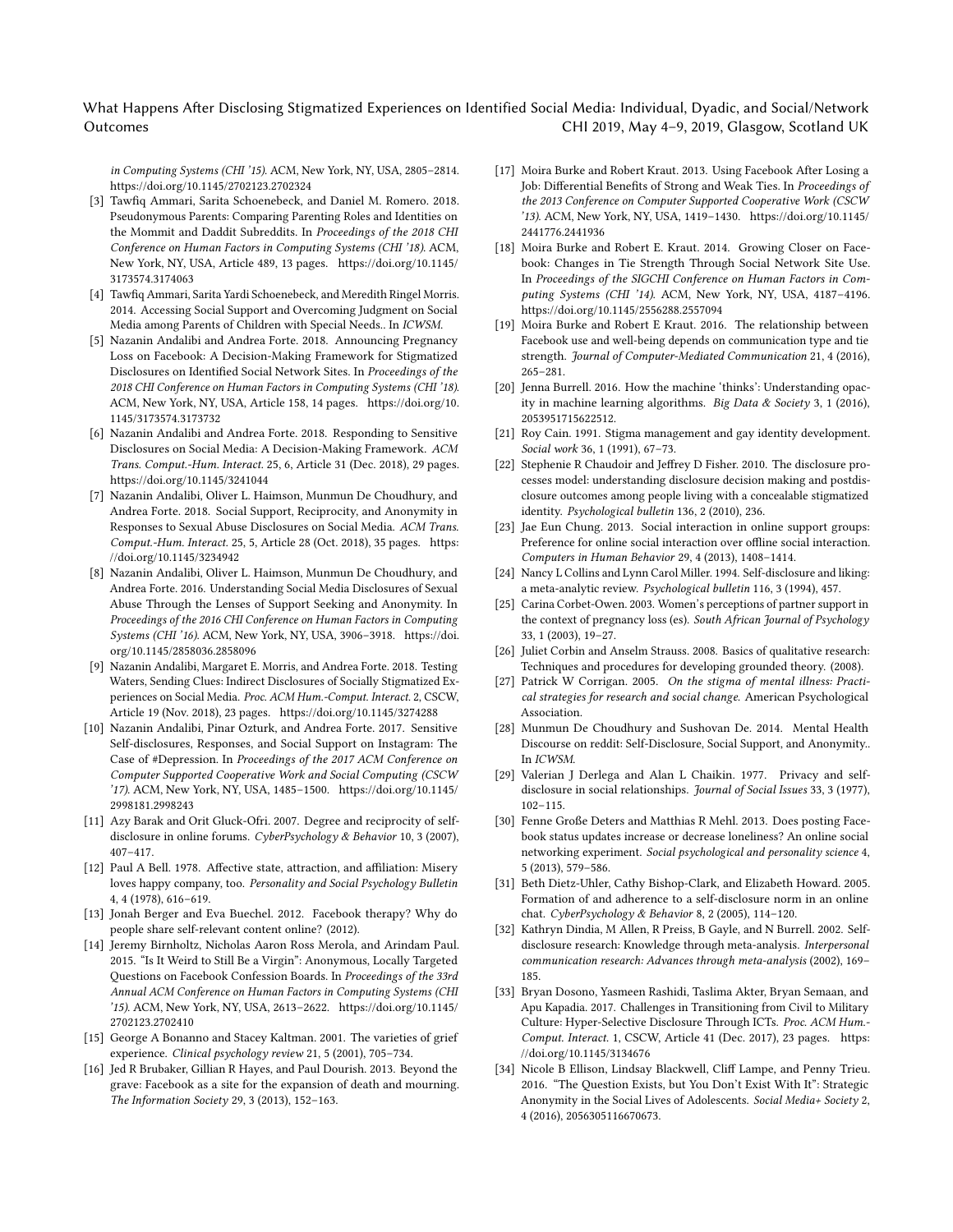#### CHI 2019, May 4–9, 2019, Glasgow, Scotland UK N. Andalibi

- <span id="page-13-16"></span>[35] Nicole B Ellison, Charles Steinfield, and Cliff Lampe. 2007. The benefits of Facebook âĂIJfriends:âĂİ Social capital and college studentsâĂŹ use of online social network sites. Journal of Computer-Mediated Communication 12, 4 (2007), 1143–1168.
- <span id="page-13-8"></span>[36] Jennifer Leanne Fairchild. 2009. What might have been: The communication of social support and women's post-miscarriage narrative reconstruction. University of Kentucky.
- <span id="page-13-22"></span>[37] Amanda L Forest and Joanne V Wood. 2012. When social networking is not working: Individuals with low self-esteem recognize but do not reap the benefits of self-disclosure on Facebook. Psychological science 23, 3 (2012), 295–302.
- <span id="page-13-33"></span>[38] David Ginsberg and Moira Burke. 2017. Hard Questions: Is Spending Time on Social Media Bad for Us? Facebook Newsroom 15 (2017).
- <span id="page-13-14"></span>[39] Steven M Graham, Julie Y Huang, Margaret S Clark, and Vicki S Helgeson. 2008. The positives of negative emotions: Willingness to express negative emotions promotes relationships. Personality and Social Psychology Bulletin 34, 3 (2008), 394–406.
- <span id="page-13-17"></span>[40] Rebecca Gray, Nicole B Ellison, Jessica Vitak, and Cliff Lampe. 2013. Who wants to know?: question-asking and answering practices among facebook users. In Proceedings of the 2013 conference on Computer supported cooperative work. ACM, 1213–1224.
- <span id="page-13-11"></span>[41] Kathryn Greene. 2015. 12 An Integrated Model of Health Disclosure Decision-Making. Uncertainty, information management, and disclosure decisions: Theories and applications (2015), 226.
- <span id="page-13-12"></span>[42] Kathryn Greene, Valerian J Derlega, and Alicia Mathews. 2006. Selfdisclosure in personal relationships. The Cambridge handbook of personal relationships (2006), 409–427.
- <span id="page-13-0"></span>[43] Oliver Haimson. 2018. Social Media As Social Transition Machinery. Proc. ACM Hum.-Comput. Interact. 2, CSCW, Article 63 (Nov. 2018), 21 pages.<https://doi.org/10.1145/3274332>
- <span id="page-13-2"></span>[44] Oliver L Haimson, Nazanin Andalibi, Munmun De Choudhury, and Gillian R Hayes. 2018. Relationship breakup disclosures and media ideologies on Facebook. New Media & Society 20, 5 (2018), 1931-1952.
- <span id="page-13-5"></span>[45] Oliver L. Haimson, Jed R. Brubaker, Lynn Dombrowski, and Gillian R. Hayes. 2015. Disclosure, Stress, and Support During Gender Transition on Facebook. In Proceedings of the 18th ACM Conference on Computer Supported Cooperative Work & Social Computing (CSCW '15). ACM, New York, NY, USA, 1176–1190. [https://doi.org/10.1145/](https://doi.org/10.1145/2675133.2675152) [2675133.2675152](https://doi.org/10.1145/2675133.2675152)
- <span id="page-13-1"></span>[46] Keith Hampton, Lauren Sessions Goulet, Lee Rainie, and Kristen Purcell. 2011. Social networking sites and our lives. Pew Internet & American Life Project 16 (2011), 1–85.
- <span id="page-13-7"></span>[47] Sarah Hardy and Rebecca Kukla. 2015. Making sense of miscarriage online. Journal of Social Philosophy 46, 1 (2015), 106–125.
- <span id="page-13-3"></span>[48] Sally O Hastings. 2000. Self-disclosure and identity management by bereaved parents. Communication Studies 51, 4 (2000), 352–371.
- <span id="page-13-24"></span>[49] L Crystal Jiang, Natalya N Bazarova, and Jeffrey T Hancock. 2013. From perception to behavior: Disclosure reciprocity and the intensification of intimacy in computer-mediated communication. Communication Research 40, 1 (2013), 125–143.
- <span id="page-13-13"></span>[50] Eva Jonzon and Frank Lindblad. 2004. Disclosure, reactions, and social support: Findings from a sample of adult victims of child sexual abuse. Child maltreatment 9, 2 (2004), 190–200.
- <span id="page-13-15"></span>[51] Sidney M Jourard and Sidney M Jourard. 1971. The transparent self. Van Nostrand Reinhold New York.
- <span id="page-13-28"></span>[52] Elaine Kasket. 2009. Protocol for Responding to Participant Distress. Adapted Version for Telephone/Skype (2009).
- <span id="page-13-34"></span>[53] Robert E Kraut and Paul Resnick. 2011. Encouraging contribution to online communities. Building successful online communities: Evidencebased social design (2011), 21–76.
- <span id="page-13-18"></span>[54] Cliff Lampe, Rebecca Gray, Andrew T Fiore, and Nicole Ellison. 2014. Help is on the way: patterns of responses to resource requests on facebook. In Proceedings of the 17th ACM conference on Computer supported cooperative work & social computing. ACM, 3–15.
- <span id="page-13-4"></span>[55] Airi Lampinen, Vilma Lehtinen, Asko Lehmuskallio, and Sakari Tamminen. 2011. We'Re in It Together: Interpersonal Management of Disclosure in Social Network Services. In Proceedings of the SIGCHI Conference on Human Factors in Computing Systems (CHI '11). ACM, New York, NY, USA, 3217–3226.<https://doi.org/10.1145/1978942.1979420>
- <span id="page-13-10"></span>[56] Jean-Philippe Laurenceau, Lisa Feldman Barrett, and Michael J Rovine. 2005. The interpersonal process model of intimacy in marriage: A dailydiary and multilevel modeling approach. Journal of family psychology 19, 2 (2005), 314.
- <span id="page-13-6"></span>[57] Linda L Layne. 2003. Unhappy endings: a feminist reappraisal of the women's health movement from the vantage of pregnancy loss. Social science & medicine 56, 9 (2003), 1881–1891.
- <span id="page-13-25"></span>[58] Alex Leavitt. 2015. "This is a Throwaway Account": Temporary Technical Identities and Perceptions of Anonymity in a Massive Online Community. In Proceedings of the 18th ACM Conference on Computer Supported Cooperative Work & Social Computing (CSCW '15). ACM, New York, NY, USA, 317–327.<https://doi.org/10.1145/2675133.2675175>
- <span id="page-13-20"></span>[59] Gyudong Lee, Jaeeun Lee, and Soonjae Kwon. 2011. Use of socialnetworking sites and subjective well-being: A study in South Korea. Cyberpsychology, Behavior, and Social Networking 14, 3 (2011), 151–155.
- <span id="page-13-23"></span>[60] Kyung-Tag Lee, Mi-Jin Noh, and Dong-Mo Koo. 2013. Lonely people are no longer lonely on social networking sites: The mediating role of self-disclosure and social support. Cyberpsychology, Behavior, and Social Networking 16, 6 (2013), 413–418.
- <span id="page-13-30"></span>[61] Xiao Ma, Nazanin Andalibi, Louise Barkhuus, and Mor Naaman. 2017. "People Are Either Too Fake or Too Real": Opportunities and Challenges in Tie-Based Anonymity. In Proceedings of the 2017 CHI Conference on Human Factors in Computing Systems (CHI '17). ACM, New York, NY, USA, 1781–1793.<https://doi.org/10.1145/3025453.3025956>
- <span id="page-13-31"></span>[62] Kate Magsamen-Conrad. 2014. Dimensions of anticipated reaction in information management: Anticipating responses and outcomes. Review of Communication 14, 3-4 (2014), 314–333.
- <span id="page-13-9"></span>[63] Brenda Major, Catherine Cozzarelli, Anne Marie Sciacchitano, M Lynne Cooper, Maria Testa, and Pallas M Mueller. 1990. Perceived social support, self-efficacy, and adjustment to abortion. Journal of personality and social psychology 59, 3 (1990), 452.
- <span id="page-13-32"></span>[64] Fred E Markowitz. 1998. The effects of stigma on the psychological well-being and life satisfaction of persons with mental illness. Journal of health and social behavior (1998), 335–347.
- <span id="page-13-29"></span>[65] Alice E Marwick and Danah Boyd. 2011. I tweet honestly, I tweet passionately: Twitter users, context collapse, and the imagined audience. New media & society 13, 1 (2011), 114–133.
- <span id="page-13-21"></span>[66] Tsubasa Morioka, Nicole B Ellison, and Michael Brown. 2016. Identity work on social media sites: Disadvantaged students' college transition processes. In Proceedings of the 19th ACM conference on computersupported cooperative work & social computing. ACM, 848–859.
- <span id="page-13-26"></span>[67] Christine Moulder. 1994. Towards a preliminary framework for understanding pregnancy loss. Journal of Reproductive and Infant Psychology 12, 1 (1994), 65–67.
- <span id="page-13-27"></span>[68] Richard Neugebauer, Jennie Kline, Patricia OâĂŹConnor, Patrick Shrout, Jim Johnson, Andrew Skodol, Judith Wicks, and Mervyn Susser. 1992. Depressive symptoms in women in the six months after miscarriage. American journal of obstetrics and gynecology 166, 1 (1992), 104–109.
- <span id="page-13-19"></span>[69] Namkee Park, Borae Jin, and Seung-A Annie Jin. 2011. Effects of selfdisclosure on relational intimacy in Facebook. Computers in Human Behavior 27, 5 (2011), 1974–1983.